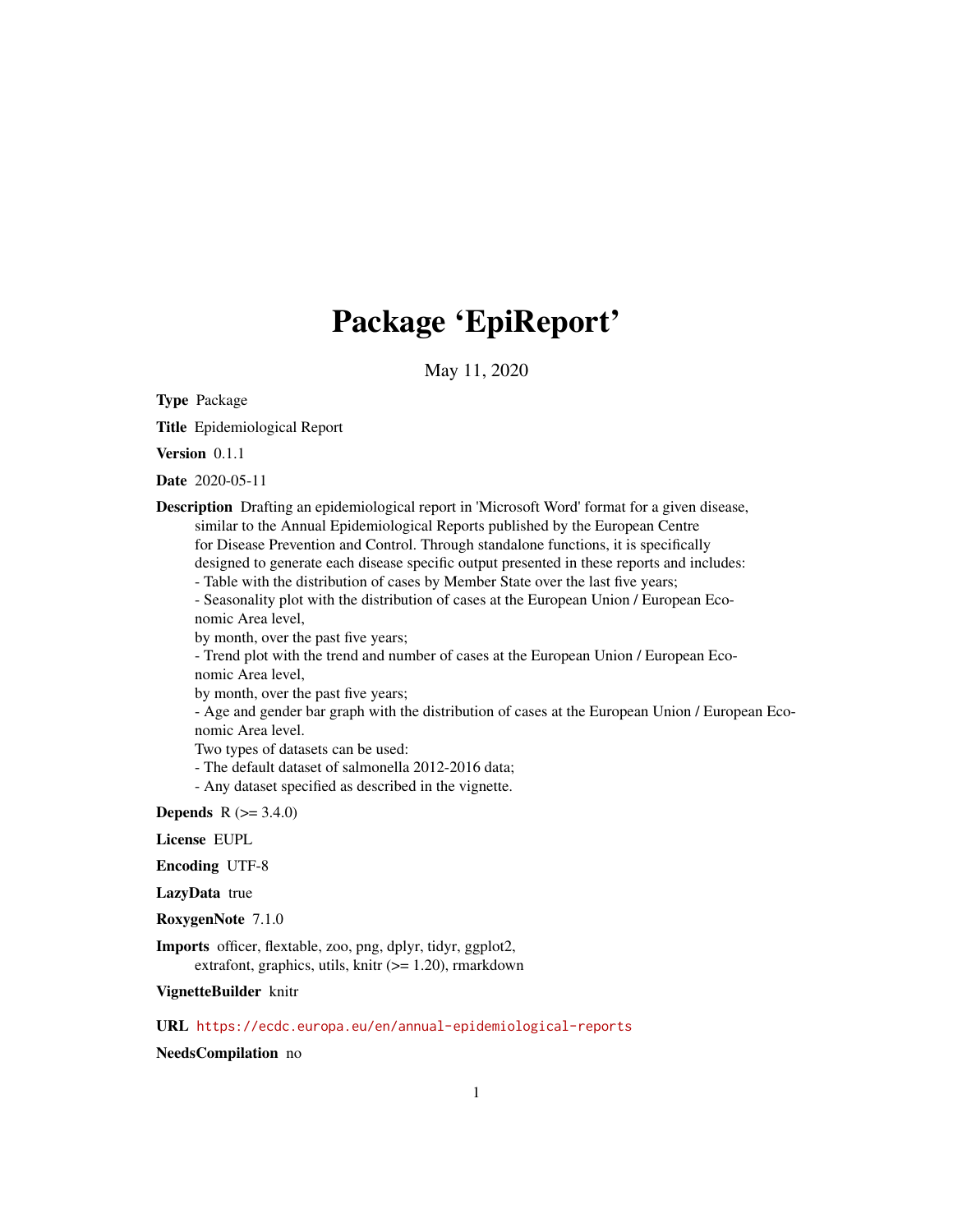<span id="page-1-0"></span>Author Lore Merdrignac [aut, ctr, cre] (Author of the package and original code), Tommi Karki [aut, fnd], Esther Kissling [aut, ctr], Joana Gomes Dias [aut, fnd] (Project manager)

Maintainer Lore Merdrignac <1.merdrignac@epiconcept.fr>

Repository CRAN

Date/Publication 2020-05-11 16:00:07 UTC

## R topics documented:

| Index |                                                                                                                                              | 28             |
|-------|----------------------------------------------------------------------------------------------------------------------------------------------|----------------|
|       |                                                                                                                                              | 26             |
|       | shape $ECDCF$ lex Table $\ldots$ $\ldots$ $\ldots$ $\ldots$ $\ldots$ $\ldots$ $\ldots$ $\ldots$ $\ldots$ $\ldots$ $\ldots$ $\ldots$ $\ldots$ | -26            |
|       |                                                                                                                                              | 24             |
|       |                                                                                                                                              | 24             |
|       |                                                                                                                                              | 23             |
|       |                                                                                                                                              | 22.            |
|       |                                                                                                                                              | 20             |
|       |                                                                                                                                              |                |
|       |                                                                                                                                              |                |
|       |                                                                                                                                              | -18            |
|       |                                                                                                                                              | -17            |
|       |                                                                                                                                              | -15            |
|       |                                                                                                                                              | -14            |
|       |                                                                                                                                              | - 13           |
|       |                                                                                                                                              | -11            |
|       |                                                                                                                                              |                |
|       |                                                                                                                                              | -8             |
|       |                                                                                                                                              | 6              |
|       |                                                                                                                                              | 6              |
|       |                                                                                                                                              | $\overline{4}$ |
|       |                                                                                                                                              | $\overline{4}$ |
|       |                                                                                                                                              | $\overline{2}$ |

<span id="page-1-1"></span>AERparams *Dataset describing the parameters for the epidemiological report production*

## Description

A dataset describing the parameters to be used for each output of each disease report for all 53 health topics included in TESSy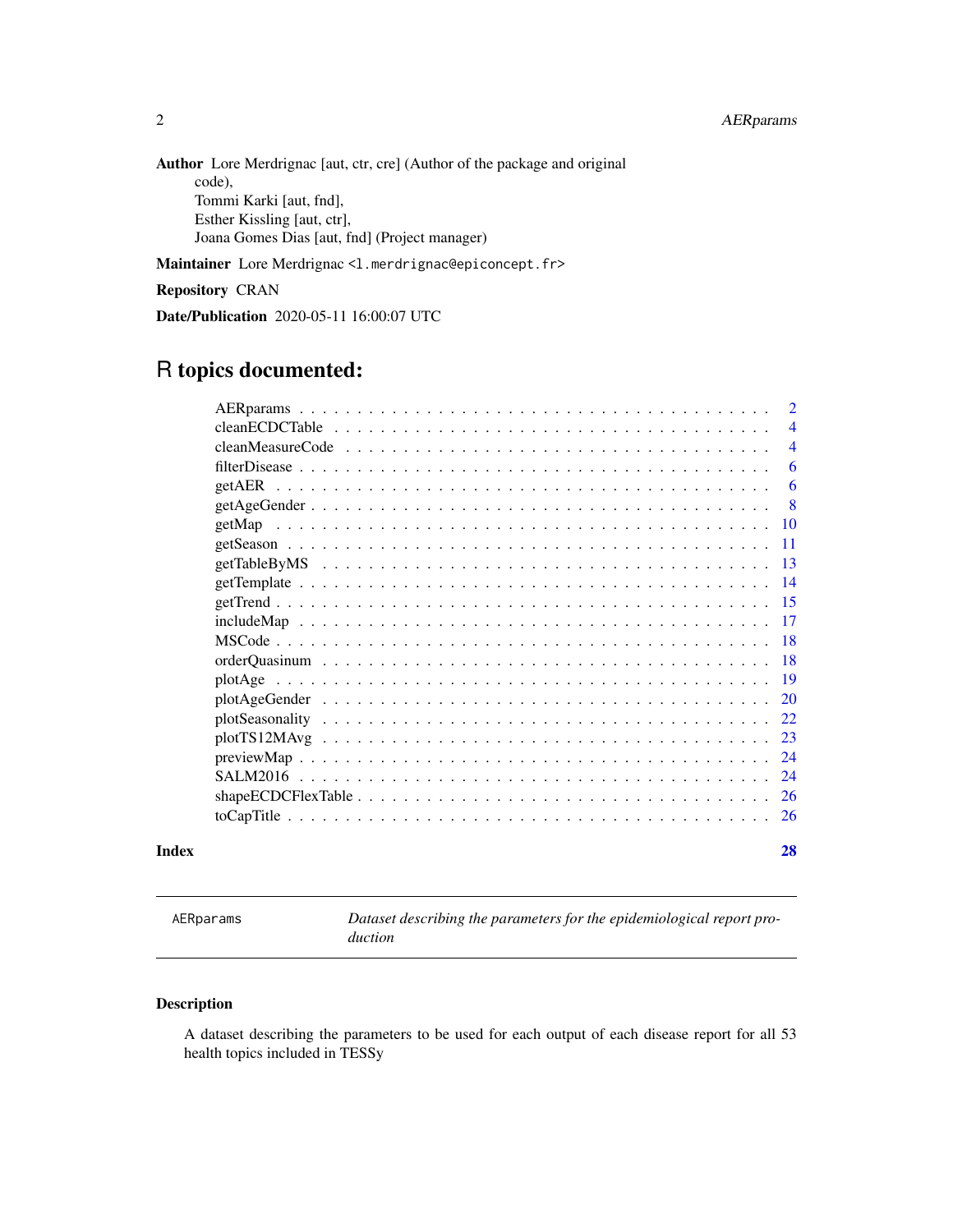## AERparams 3

#### Usage

AERparams

#### Format

A data frame with 53 rows (corresponding to the 53 health topics) and 24 variables:

- HealthTopic Disease code that should match with the health topic code from the disease-specific dataset e.g. ANTH, SALM, etc.
- DG (optional) Disease group e.g. FWD
- DP (optional) Disease programme e.g. FWD

Label Disease label to be used in the report e.g. salmonellosis, anthrax

FrequencyCategory (optional) Frequency of the disease e.g. VERY RARE, NON-RARE, etc.

- MeasurePopulation Type of population presented for this disease i.e. ALL or CONFIRMED cases
- DatePublicAtlas Date of latest availability in the public access of the Atlas
- TableUse Type of table to present in the report i.e. NO table, ASR table presenting age-standardised rates, RATE table presenting rates or COUNT table presenting the number of cases only.

TableRatesLabel Label to use in the table for rates e.g. RATE PER 100000 POPULATION

TableRatesNoDecimals Number of decimals to use when presenting rates

TableASRNoDecimals Number of descimals to use when presenting ASR

- AgeGenderUse Type of age and gender bar graph to present i.e. NO graph, AG-COUNT Bar graph presenting the number of cases by age and gender, AG-RATE Bar graph presenting the rates of cases by age and gender, AG-PROP Bar graph presenting the proportion of cases by age and gender, A-RATE Bar graph presenting the rates of cases by age.
- AgeGenderBarGraphLabel Label to use in the age and gender bar graph
- AgeGenderGraphNoDecimals Number of decimals to use when presenting rates in the age and gender bar graph
- TSTrendGraphUse Logical Y/N specifying whether to include a line graph describing the trend of the disease over the time
- TSSeasonalityGraphUse Logical Y/N specifying whether to include a line graph describing the seasonality of the disease
- **TSSpecific** Logical Y/N for specific line graph inclusion
- MapNumbersUse Logical Y/N specifying whether to include the map presenting the number of cases by Member State
- MapRatesUse Logical Y/N specifying whether to include the map presenting the rates of cases by Member State
- MapRatesNoDecimals (optional) Number of decimals to use for presenting maps
- MapASRUse Logical Y/N specifying whether to include the map presenting the age-standardised rates of cases by Member State

MapASRNoDecimals (optional) Number of decimals to use for presenting maps

Transmission Not implemented yet

TransmissionNoDecimals Not implemented yet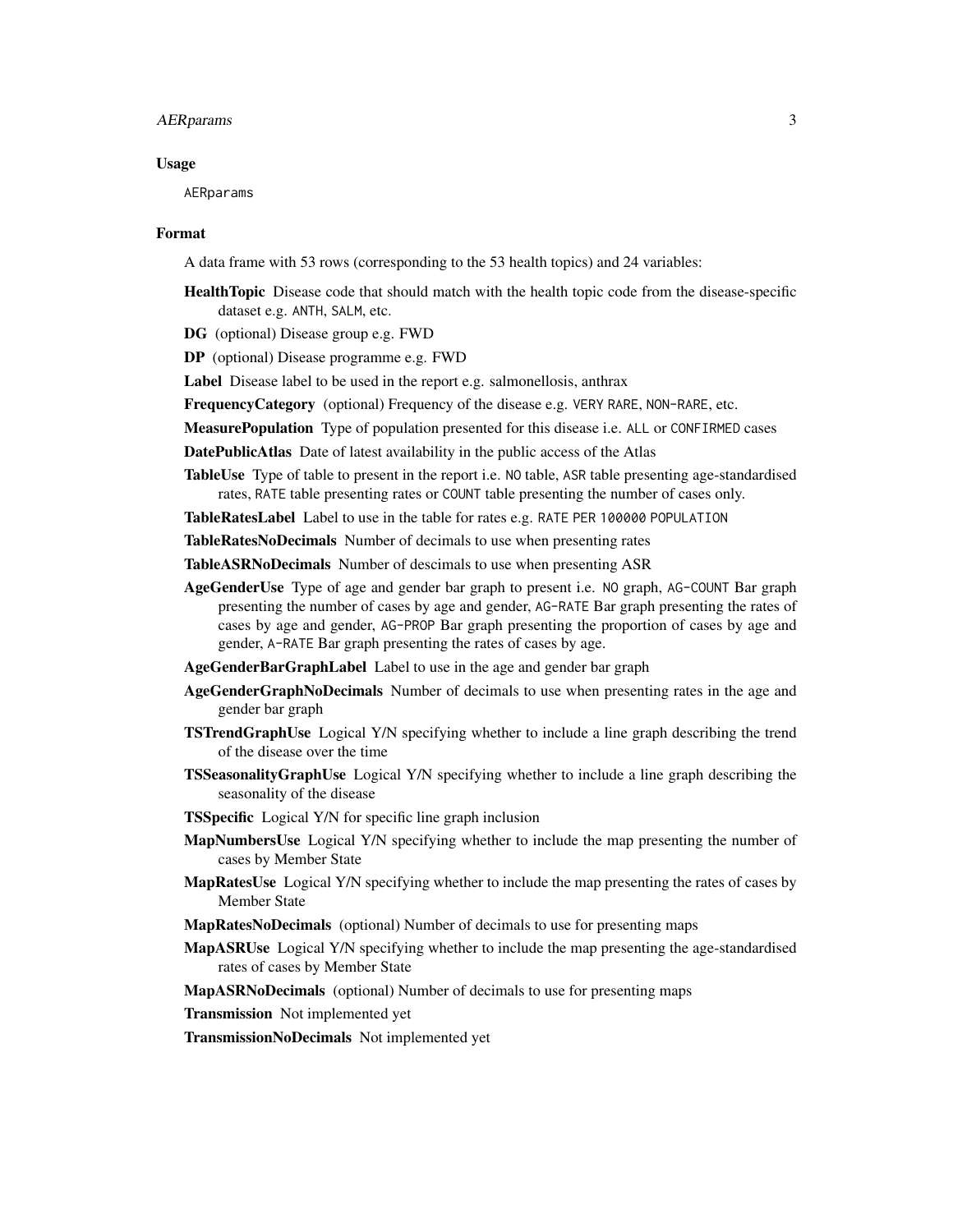<span id="page-3-1"></span><span id="page-3-0"></span>

Cleaning the final table: identifying missing reports with '-', replacing the Member State codes with Member State names (see correspondence table [MSCode](#page-17-1)), identifying not reporting Member States with '.'

### Usage

```
cleanECDCTable(
  x,
 Country = EpiReport:: MSCode$Country,
 GeoCode = EpiReport::MSCode$GeoCode
\lambda
```
#### Arguments

| $\mathsf{x}$ | dataframe, dataset to clean                                                                                                                                                         |
|--------------|-------------------------------------------------------------------------------------------------------------------------------------------------------------------------------------|
| Country      | character vector, full names of the countries / Member States (e.g. Austria,<br>Belgium, etc.) that will replace the GeoCodes included the x dataframe (Default<br>MSCode\$Country) |
| GeoCode      | character vector, corresponding GeoCode of each Member State (e.g. AT, BE,<br>etc.) to replace with the country full names (Default MSCode\$GeoCode)                                |

### Value

cleaned ECDC dataframe

#### See Also

Global function: [getTableByMS](#page-12-1) Default dataset [MSCode](#page-17-1)

cleanMeasureCode *Clean the MeasureCode variable*

## Description

Clean the MeasureCode variable and replace the specific codes with the generic ones (e.g. ACCUTE.AGE\_GENDER.RATE will be replaced by CONFIRMED.AGE\_GENDER.RATE)

#### Usage

cleanMeasureCode(var)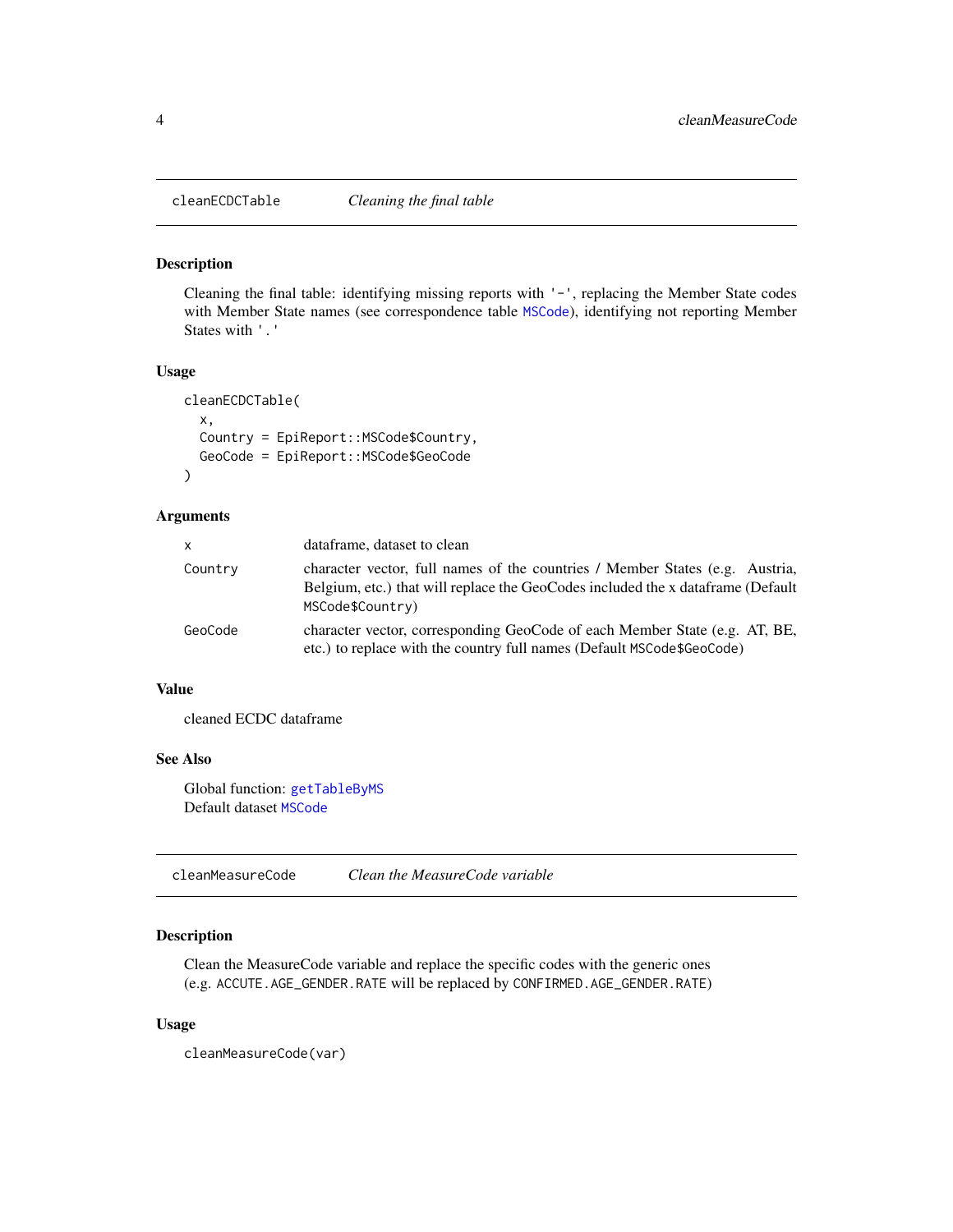#### <span id="page-4-0"></span>**Arguments**

var character string vector variable, variable to clean

## Details

- ALL.COUNT will replace the following codes:
	- ALL.DOMESTIC.COUNT
	- AGELT1.COUNT
- ALL.RATE will replace the following codes:
	- ALL.DOMESTIC.AGE.RATE
- ALL.AGE.RATE will replace the following codes:
	- ALL.DOMESTIC.AGE.RATE
- ALL.AGESTANDARDISED.RATE will replace the following codes:
	- ALL.DOMESTIC.AGESTANDARDISED.RATE
- CONFIRMED.COUNT will replace the following codes:
	- ALL.LABCONFIRMED.COUNT
	- CONFIRMED.LABCONFIRMED.COUNT
	- CONFIRMED.AGELT1.COUNT
	- TYPHOID.COUNT
- CONFIRMED.RATE will replace the following codes:
	- CONFIRMED.LABCONFIRMED.RATE
	- CONFIRMED.AGELT1.RATE
	- TYPHOID.RATE
- CONFIRMED.AGESTANDARDISED.RATE will replace the following codes:
	- CONFIRMED.LABCONFIRMED.AGESTANDARDISED.RATE
- CONFIRMED.AGE\_GENDER.RATE will replace the following codes:
	- CONFIRMED.LABCONFIRMED.AGE\_GENDER.RATE
	- TYPHOID.AGE\_GENDER.RATE
	- ACCUTE.AGE\_GENDER.RATE

## Value

cleaned vector variable

#### See Also

#### [SALM2016](#page-23-1)

### Examples

```
x <- EpiReport::SALM2016
x$MeasureCode <- cleanMeasureCode(x$MeasureCode)
```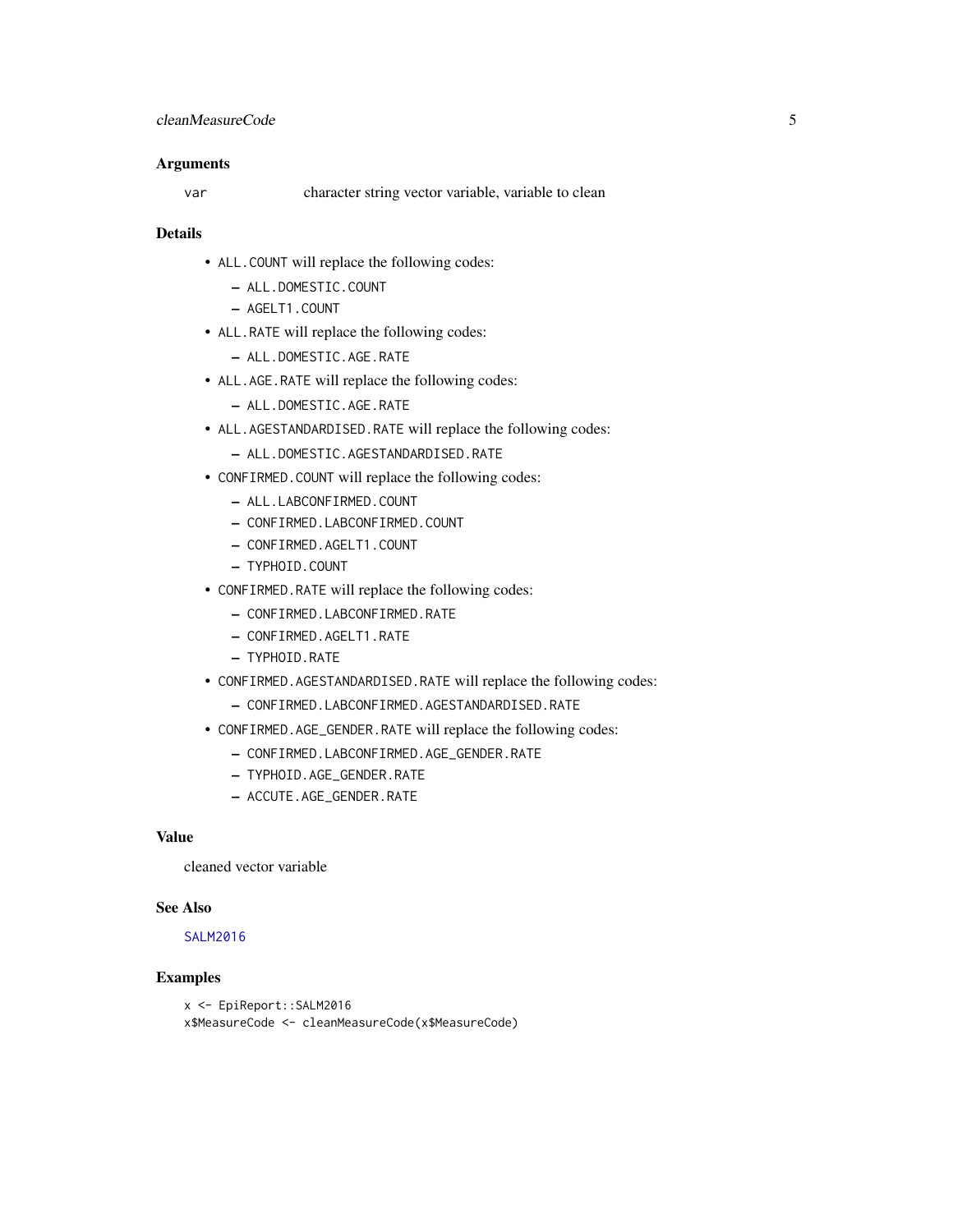<span id="page-5-0"></span>

Filter the table of parameters for the report on the given disease

#### Usage

filterDisease(dis, reportParameters)

## Arguments

dis character string, disease code reportParameters dataset of parameters for the report (default AERparams)

## Value

dataframe with one row (from the AERparams dataframe) corresponding to the parameters of the selected disease

#### See Also

[AERparams](#page-1-1)

## Examples

```
disease <- "SALM"
reportParameters <- EpiReport::AERparams
reportParameters <- filterDisease(disease, reportParameters)
```
<span id="page-5-1"></span>getAER *Get full disease-specific epidemiological report*

#### Description

Function to generate the 'Microsoft Word' epidemiological report (similar to the ECDC Annual Epidemiological Report (AER)) including all disease-specific outputs at each output-specific bookmarks exact location.

(for further information on the outputs and the corresponding bookmarks, please see the package vignette "The Epidemiological Report Package" with browseVignettes("EpiReport")) (see ECDC AER <https://ecdc.europa.eu/en/annual-epidemiological-reports>)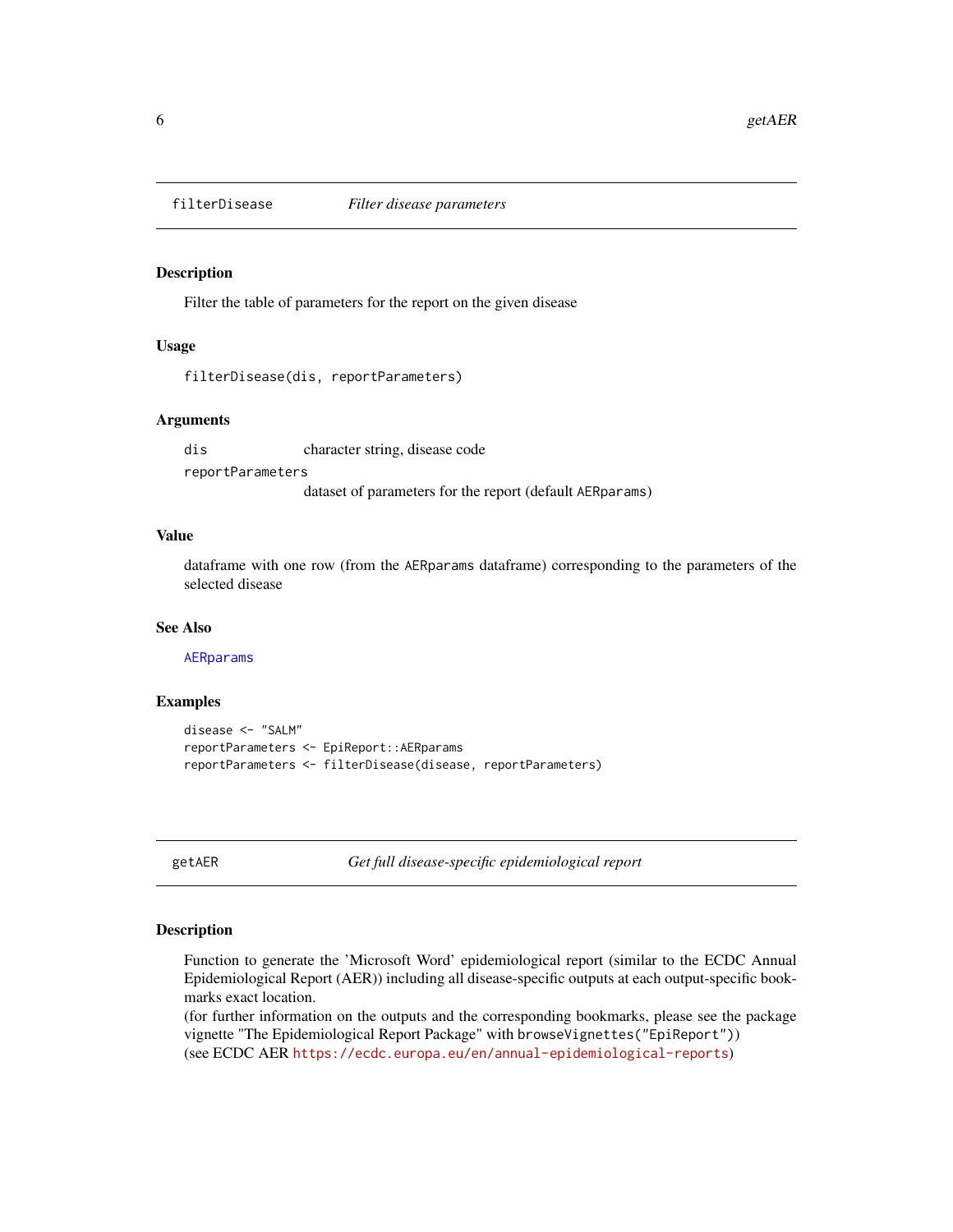#### <span id="page-6-0"></span>getAER  $\overline{7}$

## Usage

```
getAER(
  template = file.path(system.file(package = "EpiReport"),
    "template/AER_template.docx"),
 outputPath = getwd(),
  x = EpiReport::SALM2016,
  disease = "SALM",
 year = 2016,
  reportParameters = EpiReport::AERparams,
 MSCode = EpiReport::MSCode,
 pathPNG = system.file("maps", package = "EpiReport")
\mathcal{L}
```
## Arguments

| template         | doc (see 'officer' package), the empty 'Word' document template in which to<br>include the table and plots disease-specific outputs. Default value is the empty<br>template included in the package. See getTemplate(). |  |
|------------------|-------------------------------------------------------------------------------------------------------------------------------------------------------------------------------------------------------------------------|--|
| outputPath       | character string, the full path where to generate the epidemiological report 'Word'<br>output. Default value is the current working directory getwd().                                                                  |  |
| $\times$         | dataframe, raw disease-specific dataset (see specification of the dataset in the<br>package vignette with browseVignettes("EpiReport")) (default SALM2016)                                                              |  |
| disease          | character string, disease code (default "SALM"). Please make sure the disease<br>code is included in the disease-specific dataset x in the HealthTopicCode vari-<br>able.                                               |  |
| year             | numeric, year to produce the report for (default 2016). Please make sure the<br>year is included in the disease-specific dataset x in the TimeCode variable.                                                            |  |
| reportParameters |                                                                                                                                                                                                                         |  |
|                  | dataframe, dataset including the required parameters for the report production<br>(default AERparams) (see specification of the dataset in the package vignette<br>with browseVignettes(package = $"EpiReport")$ )      |  |
| MSCode           | dataframe, correspondence table of GeoCode names and codes (default MSCode)<br>(see specification of the dataset in the package vignette with browseVignettes (package<br>$=$ "EpiReport"))                             |  |
| pathPNG          | character string, the full path to the folder containing the maps (in PNG) to<br>include in the final report                                                                                                            |  |
|                  |                                                                                                                                                                                                                         |  |

## Value

A 'Word' document

## See Also

Default template: [getTemplate](#page-13-1) Default datasets: [MSCode](#page-17-1) [AERparams](#page-1-1) [SALM2016](#page-23-1) Disease-specific outputs: [getTableByMS](#page-12-1) [getSeason](#page-10-1) [getTrend](#page-14-1) [getMap](#page-9-1) [getAgeGender](#page-7-1)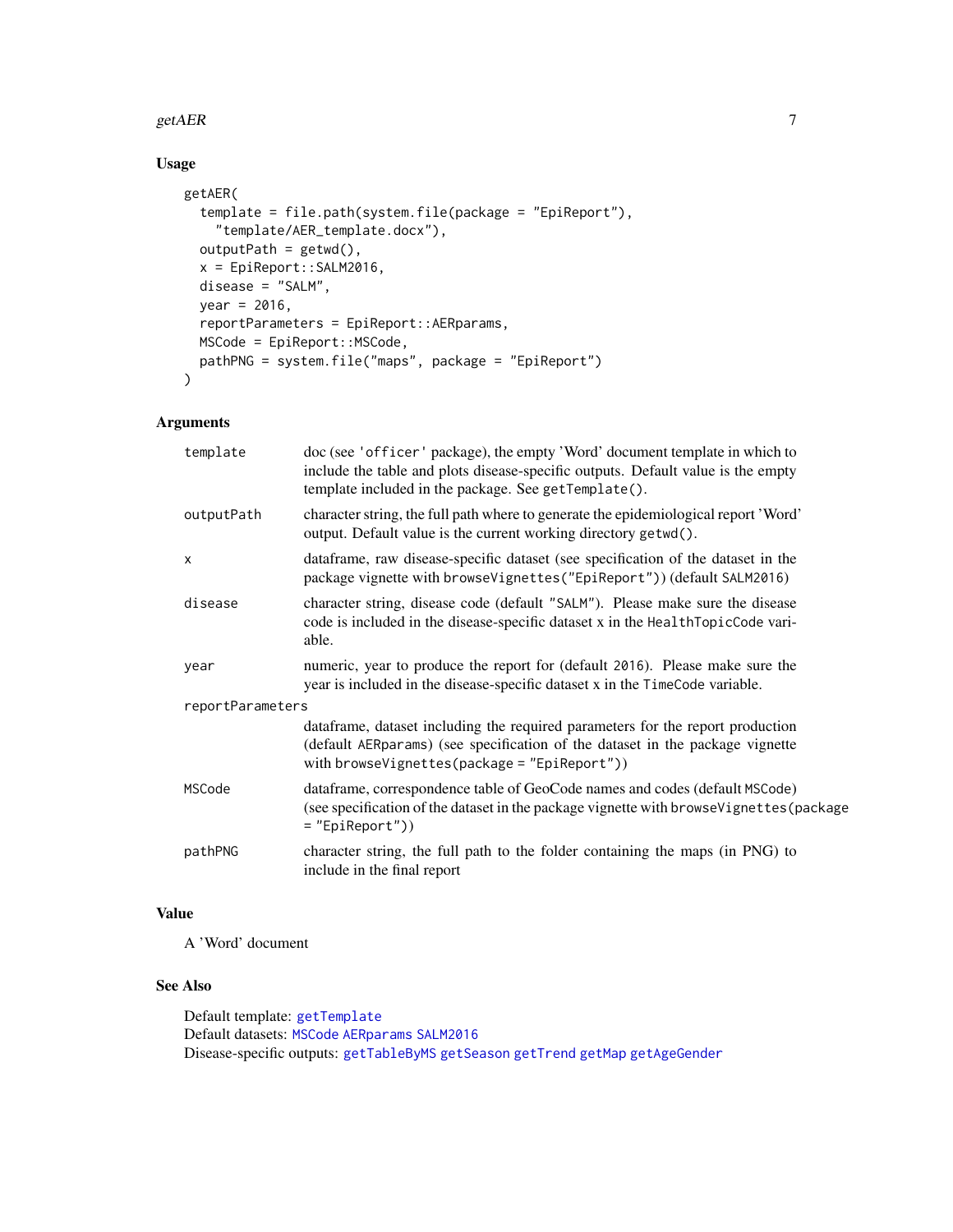## <span id="page-7-0"></span>Examples

```
# --- Generating the AER report using the default Salmonellosis dataset
getAER()
```

```
## Not run:
# --- Or using external data (example below)
ZIKV2016 <- read.table("data/ZIKV2016.csv", sep = ",", header = TRUE, stringsAsFactors = FALSE)
output <- "C:/EpiReport/doc/"
pathMap <- "C:/EpiReport/maps/"
getAER(disease = "ZIKV", year = 2016, x = ZIKV2016, outputPath = output, pathPNG = pathMap)
## End(Not run)
```
<span id="page-7-1"></span>getAgeGender *Get disease-specific age and gender bar graph*

## Description

Function returning the age and gender bar graph that will be included in the epidemiological report at the bookmark location 'BARGPH\_AGEGENDER\_BOOKMARK' of the template report. The bar graph presents the distribution of cases at EU/EEA level using either:

- AG-COUNT: The number of cases by age and gender
- AG-RATE: The rate per 100 000 cases by age and gender
- AG-PROP: The proportion of cases by age and gender
- A-RATE: The rate per 100 000 cases by age only

The choice of the type of bar graph is set in the report parameters table AERparams. (see ECDC reports <https://ecdc.europa.eu/en/annual-epidemiological-reports>)

#### Usage

```
getAgeGender(
  x = EpiReport::SALM2016,
 disease = "SALM",
  year = 2016,
  reportParameters = EpiReport::AERparams,
  geoCode = "EU_EEA31",
  index = 1,
  doc
)
```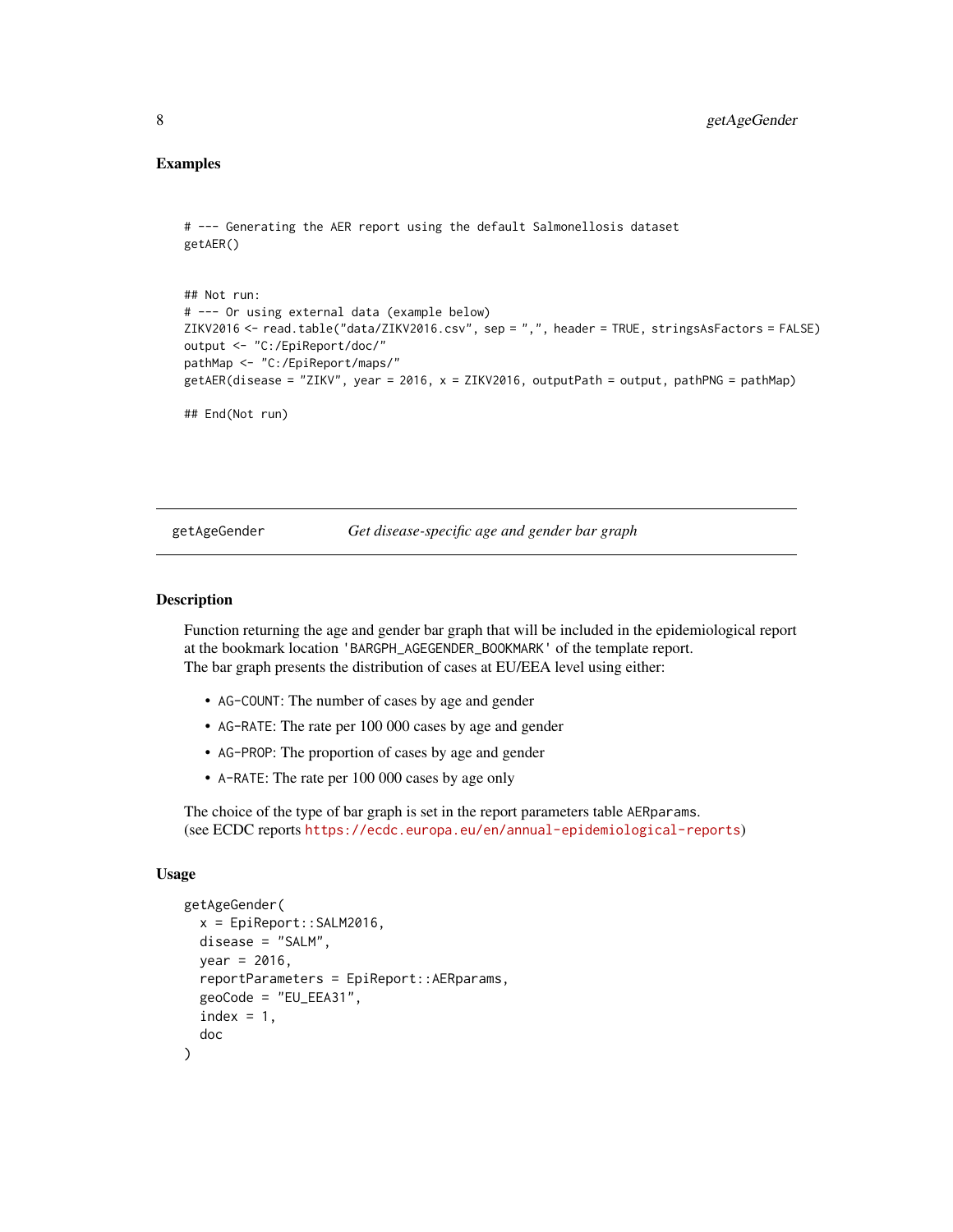## <span id="page-8-0"></span>getAgeGender 9

## Arguments

| $\mathsf{x}$     | dataframe, raw disease-specific dataset (see specification of the dataset in the<br>package vignette with browse Vignettes (package = "EpiReport") (default<br>SALM2016)                                                      |  |
|------------------|-------------------------------------------------------------------------------------------------------------------------------------------------------------------------------------------------------------------------------|--|
| disease          | character string, disease code (default "SALM"). Please make sure the disease<br>code is included in the disease-specific dataset x in the HealthTopicCode vari-<br>able.                                                     |  |
| year             | numeric, year to produce the graph for (default 2016). Please make sure the year<br>is included in the disease-specific dataset x in the TimeCode variable.                                                                   |  |
| reportParameters |                                                                                                                                                                                                                               |  |
|                  | data frame, dataset including the required parameters for the graph and report<br>production (default AERparams) (see specification of the dataset in the package<br>vignette with browseVignettes(package = $"EpiReport")$ ) |  |
| geoCode          | character string, GeoCode to run the analysis on (default "EU_EEA31")                                                                                                                                                         |  |
| index            | integer, figure number                                                                                                                                                                                                        |  |
| doc              | 'Word' document (see 'officer' package) in which to add the graph at the<br>bookmark location. If doc is missing, getAgeGender returns the ggplot2 ob-<br>ject.                                                               |  |

### Value

'Word' doc or a ggplot2 object

## See Also

Global function for the full epidemilogical report: [getAER](#page-5-1) Required Packages: [ggplot2](#page-0-0) [officer](#page-0-0) Internal functions: [plotAgeGender](#page-19-1) [plotAge](#page-18-1) Default datasets: [AERparams](#page-1-1)

## Examples

# --- Plot using the default dataset getAgeGender()

# --- Plot using external dataset # --- Please see examples in the vignette browseVignettes(package = "EpiReport")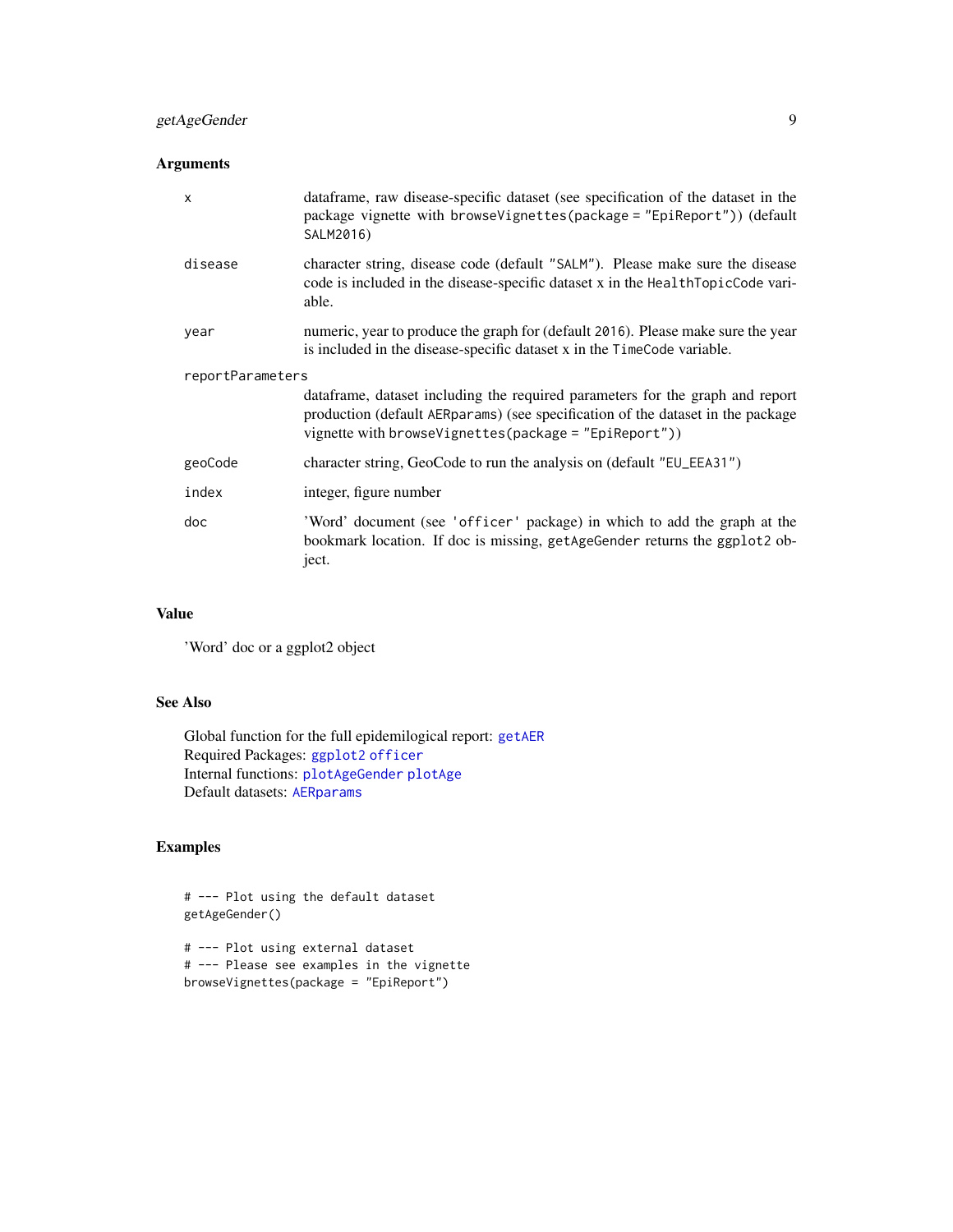<span id="page-9-1"></span><span id="page-9-0"></span>Function returning the disease-specific PNG map previously created and stored in a specific folder (see pathPNG argument) and that will be included in the epidemiological report at the bookmark location of the template report, depending of the type of map. Three type of maps can be included in the report:

- Bookmark 'MAP\_NB\_BOOKMARK': Distribution of cases by country. An additional caption will be included at the location of the bookmark 'MAP\_NB\_CAPTION'.
- Bookmark 'MAP\_RATE\_BOOKMARK': Distribution of cases per 100 000 population by country. An additional caption will be included at the location of the bookmark 'MAP\_RATE\_CAPTION'.
- Bookmark 'MAP\_ASR\_BOOKMARK': Distribution of cases using age-strandardised rates per 100 000 population by country. An additional caption will be included at the location of the bookmark 'MAP\_ASR\_CAPTION'.

(see ECDC reports <https://ecdc.europa.eu/en/annual-epidemiological-reports>)

#### Usage

```
getMap(
  disease = "SALM",
  year = 2016,reportParameters = EpiReport::AERparams,
  index = 1,
  pathPNG = system.file("maps", package = "EpiReport"),
  doc
)
```
#### Arguments

| disease          | character string, disease code (default "SALM").                                                                                                                                                                                |
|------------------|---------------------------------------------------------------------------------------------------------------------------------------------------------------------------------------------------------------------------------|
| year             | numeric, year to produce the map for (default 2016).                                                                                                                                                                            |
| reportParameters |                                                                                                                                                                                                                                 |
|                  | data frame, dataset including the required parameters for the map and report pro-<br>duction (default AERparams) (see specification of the dataset in the package vi-<br>gnette with browseVignettes(package = $"EpiReport")$ ) |
| index            | integer, figure number                                                                                                                                                                                                          |
| pathPNG          | character string, full path to the folder containing the maps in PNG (default<br>'maps' folder included in the package system. file ("maps", package = "EpiReport"))                                                            |
| doc              | 'Word' document (see 'officer' package) in which to add the maps at the<br>bookmark location. If doc is missing, getMap returns a preview of the PNG<br>image.                                                                  |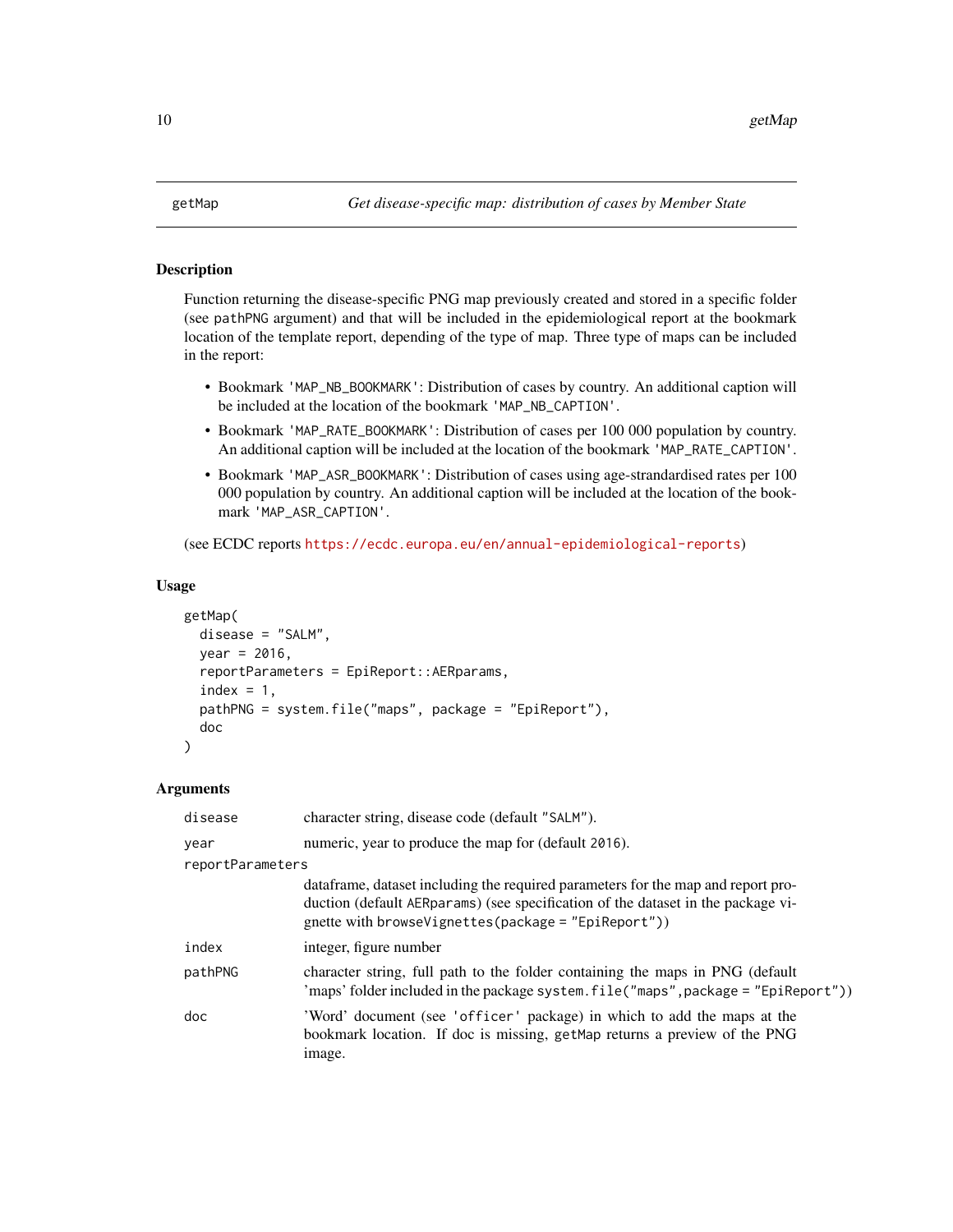#### <span id="page-10-0"></span>getSeason 11

## Value

'Word' doc an image preview

#### See Also

Global function for the full epidemilogical report: [getAER](#page-5-1) Required Packages: [officer](#page-0-0) Internal functions: [includeMap](#page-16-1) [previewMap](#page-23-2) Default datasets: [AERparams](#page-1-1)

## Examples

# --- Preview of the PNG map using the default Salmonellosis dataset getMap()

# --- Plot using external PNG image # --- Please see examples in the vignette browseVignettes(package = "EpiReport")

<span id="page-10-1"></span>getSeason *Get disease-specific seasonality graph: distribution of cases by month*

#### Description

Function returning the plot describing the seasonality of the disease that will be included in the epidemiological report at the bookmark location 'TS\_SEASON\_BOOKMARK' of the template report.

The graph includes the distribution of cases at EU/EEA level, by month, over the past five years, with:

- The number of cases by month in the reference year (green solid line)
- The mean number of cases by month in the four previous years (grey dashed line)
- The minimum number of cases by month in the four previous years (grey area)
- The maximum number of cases by month in the four previous years (grey area)

(see ECDC reports <https://ecdc.europa.eu/en/annual-epidemiological-reports>)

#### Usage

```
getSeason(
  x = EpiReport:: SALM2016,
  disease = "SALM",
  year = 2016,
  reportParameters = EpiReport::AERparams,
  MSCode = EpiReport::MSCode,
  index = 1,doc
)
```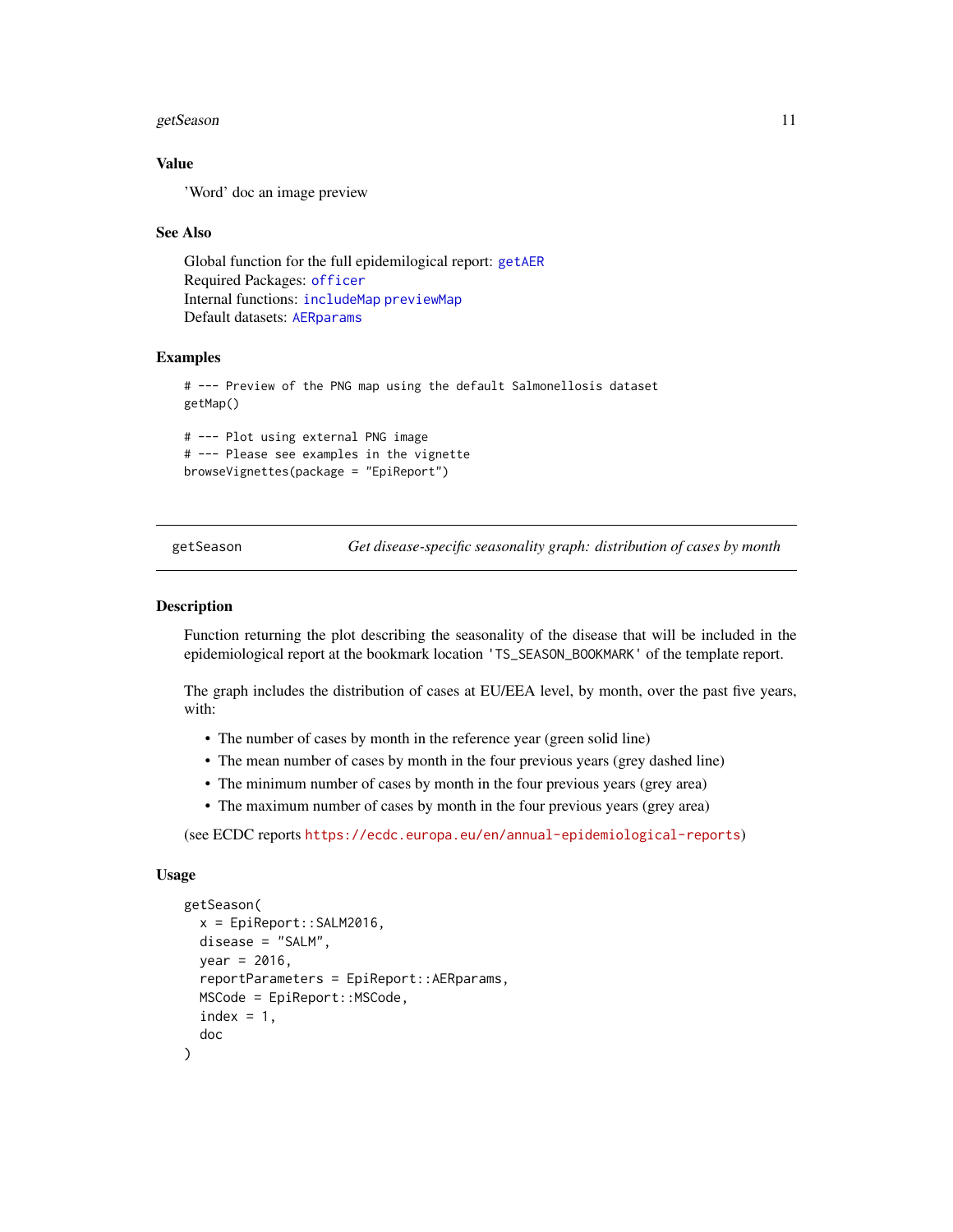## <span id="page-11-0"></span>Arguments

| $\boldsymbol{\mathsf{x}}$ | data frame, raw disease-specific dataset (see specification of the dataset in the<br>package vignette with browseVignettes(package = "EpiReport")) (default<br>SALM2016)                                                     |  |
|---------------------------|------------------------------------------------------------------------------------------------------------------------------------------------------------------------------------------------------------------------------|--|
| disease                   | character string, disease code (default "SALM"). Please make sure the disease<br>code is included in the disease-specific dataset x in the HealthTopicCode vari-<br>able.                                                    |  |
| year                      | numeric, year to produce the graph for (default 2016). Please make sure the year<br>is included in the disease-specific dataset x in the TimeCode variable.                                                                  |  |
| reportParameters          |                                                                                                                                                                                                                              |  |
|                           | dataframe, dataset including the required parameters for the graph and report<br>production (default AERparams) (see specification of the dataset in the package<br>vignette with browseVignettes(package = $"EpiReport")$ ) |  |
| MSCode                    | data frame, correspondence table of GeoCode names and codes (default MSCode)<br>(see specification of the dataset in the package vignette with browse Vignettes (package<br>$=$ "EpiReport"))                                |  |
| index                     | integer, figure number                                                                                                                                                                                                       |  |
| doc                       | 'Word' document (see 'officer' package) in which to add the graph at the<br>bookmark location. If doc is missing, getSeason returns the ggplot2 object.                                                                      |  |

## Value

'Word' doc or a ggplot2 object

## See Also

Global function for the full epidemilogical report: [getAER](#page-5-1) Required Packages: [ggplot2](#page-0-0) [officer](#page-0-0) Internal functions: [plotSeasonality](#page-21-1) Default datasets: [AERparams](#page-1-1) [MSCode](#page-17-1)

## Examples

```
# --- Plot using the default dataset
getSeason()
```
# --- Plot using external dataset # --- Please see examples in the vignette browseVignettes(package = "EpiReport")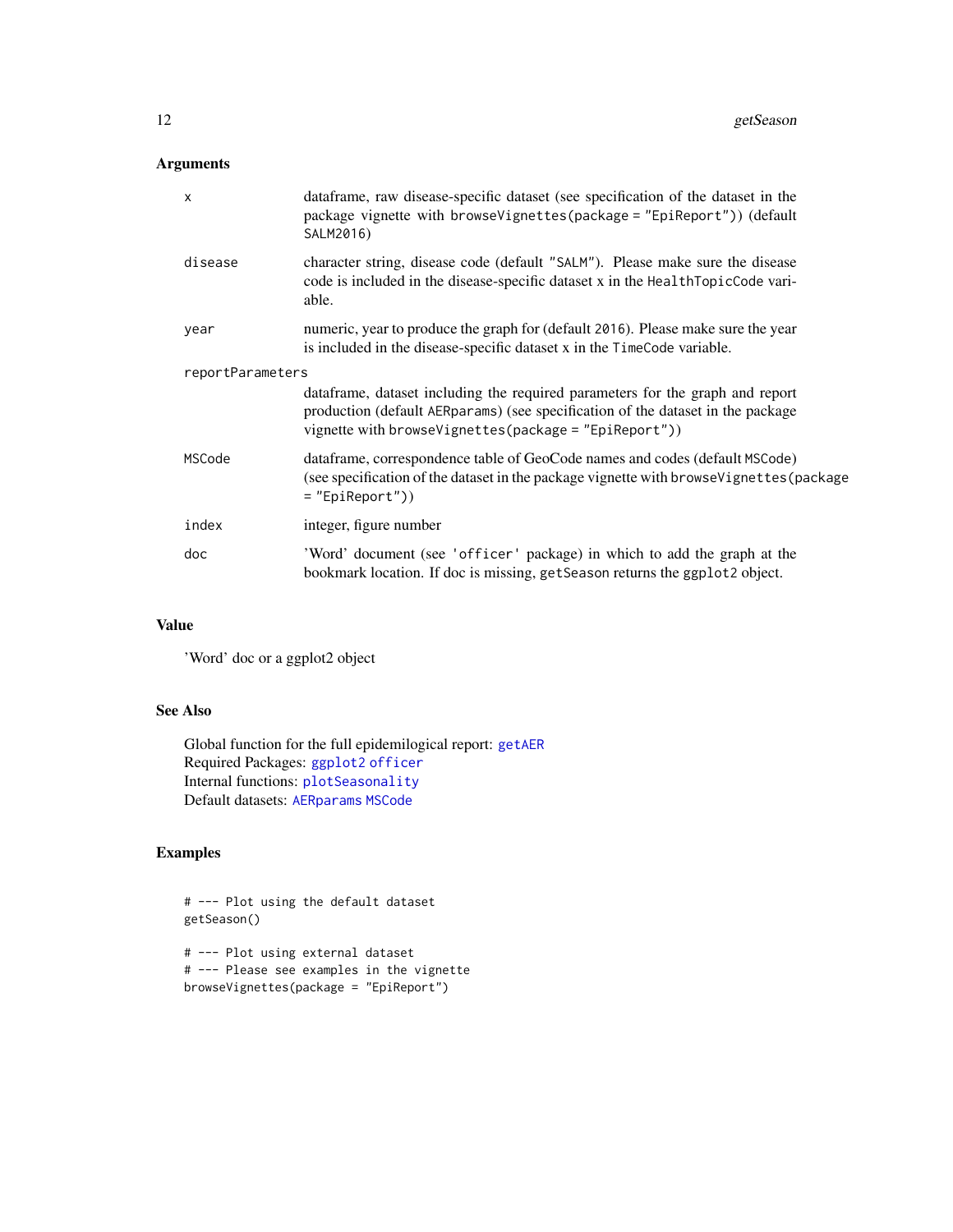<span id="page-12-1"></span><span id="page-12-0"></span>

Function returning the table ('flextable') that will be included in the epidemiological report at the bookmark location 'TABLE1\_BOOKMARK' of the template report. An additional caption will be included at the location of the bookmark 'TABLE1\_CAPTION'.

(see Table 1 of the ECDC annual reports <https://ecdc.europa.eu/en/annual-epidemiological-reports>)

## Usage

```
getTableByMS(
  x = EpiReport:: SALM2016,
  disease = "SALM",
 year = 2016,
  reportParameters = EpiReport::AERparams,
 MSCode = EpiReport::MSCode,
  index = 1,
  doc
)
```
## Arguments

| $\boldsymbol{\mathsf{x}}$ | dataframe, raw disease-specific dataset (see specification of the dataset in the<br>package vignette with browse Vignettes (package = "EpiReport") (default<br>SALM2016)                                           |  |
|---------------------------|--------------------------------------------------------------------------------------------------------------------------------------------------------------------------------------------------------------------|--|
| disease                   | character string, disease code (default "SALM"). Please make sure the disease<br>code is included in the disease-specific dataset x in the HealthTopicCode vari-<br>able.                                          |  |
| year                      | numeric, year to produce the table for (default 2016). Please make sure the year<br>is included in the disease-specific dataset x in the TimeCode variable.                                                        |  |
| reportParameters          |                                                                                                                                                                                                                    |  |
|                           | dataframe, dataset including the required parameters for the report production<br>(default AERparams) (see specification of the dataset in the package vignette<br>with browseVignettes(package = $"EpiReport")$ ) |  |
| MSCode                    | data frame, correspondence table of GeoCode names and codes (default MSCode)<br>(see specification of the dataset in the package vignette with browse Vignettes (package<br>$=$ "EpiReport"))                      |  |
| index                     | integer, figure number                                                                                                                                                                                             |  |
| doc                       | 'Word' document (see officer package) in which to add the table at the book-<br>mark location. If doc is missing, getTable returns the flextable table object.                                                     |  |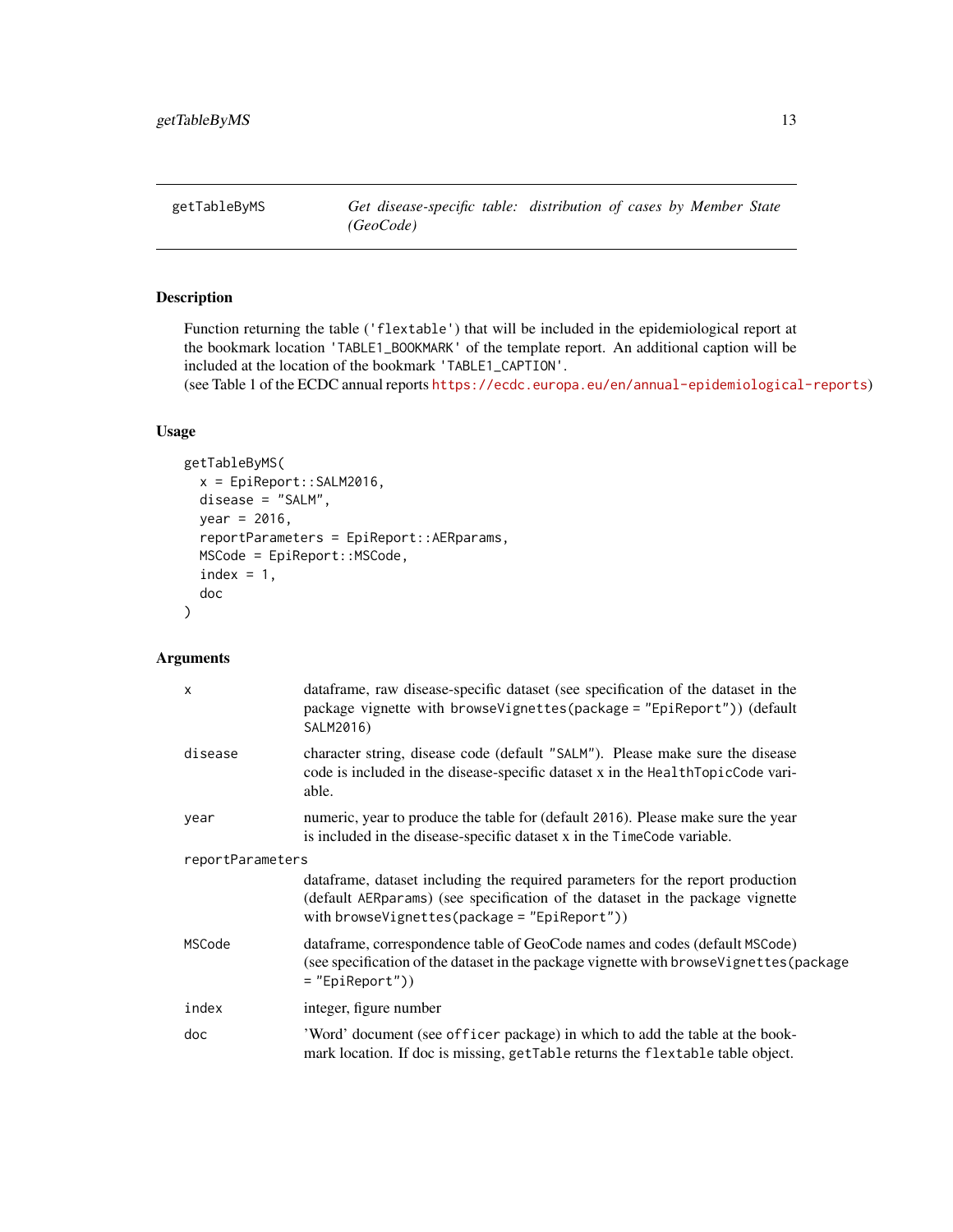## <span id="page-13-0"></span>Details

The current version of the 'EpiReport' package includes three types of table (see detailed specification of the tables in the package vignette with browseVignettes(package = "EpiReport")):

- COUNT Table presenting the number of cases by Member State (GeoCode) over a 5-year period;
- RATE Table presenting the number of cases and rates by Member State (GeoCode) over a 5-year period;
- ASR Table presenting the number of cases and rates by Member State (GeoCode) over a 5-year period, including age-standardised rates for the most recent year.

#### Value

'Word' doc or flextable object (see 'flextable' package)

#### See Also

Global function for the full epidemilogical report: [getAER](#page-5-1) Required Packages: [flextable](#page-0-0) [officer](#page-0-0) Internal functions: [shapeECDCFlexTable](#page-25-1) [cleanECDCTable](#page-3-1) Default datasets: [AERparams](#page-1-1) [MSCode](#page-17-1)

#### Examples

# --- Draft the table using the default Salmonellosis dataset getTableByMS()

<span id="page-13-1"></span>getTemplate *Get epidemiological report (empty) template*

#### Description

Function to export the generic 'Microsoft Word' empty template (included in the 'EpiReport' package) used to produce the epidemiological report similar to the ECDC Annual Epidemiological Report (AER). The modified version of the template can then be used to produce the final epidemiological report using getAER(template = 'NewTemplate.docx',...)

(see the package vignette "The Epidemiological Report Package" with browseVignettes("EpiReport")) (see ECDC annual epidemilogical reports <https://ecdc.europa.eu/en/annual-epidemiological-reports>)

#### Usage

```
getTemplate(output_path)
```
#### Arguments

output\_path character string, the full path where to create the 'Word' output. Defaut location will be the current working directory (default getwd())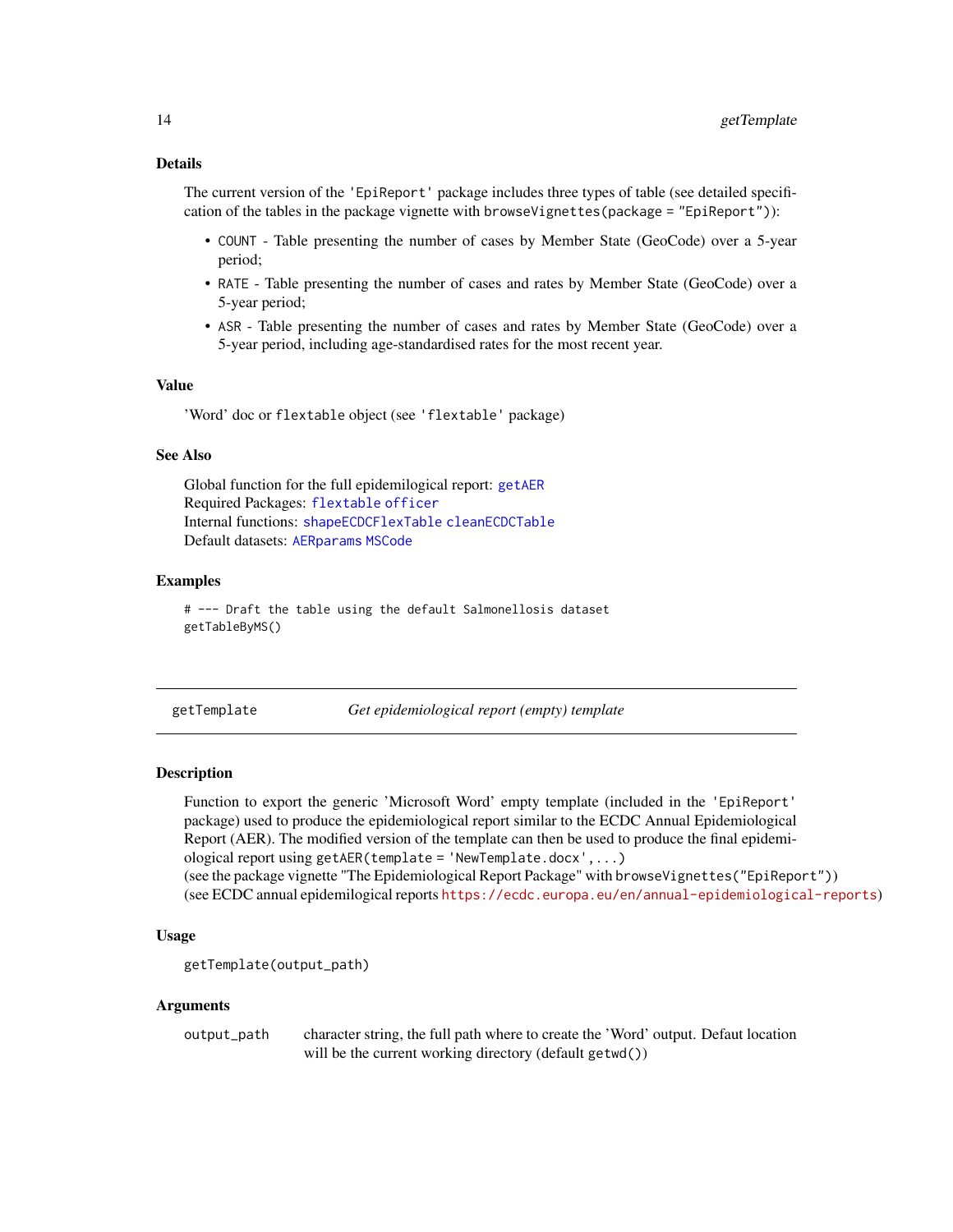#### <span id="page-14-0"></span>getTrend 15

## Value

A 'Word' document

## See Also

[getAER](#page-5-1)

## Examples

# --- Export the template in the default folder: working directory getTemplate()

```
# --- Or specify the full path
getTemplate(output_path = getwd())
```
<span id="page-14-1"></span>getTrend *Get disease-specific trend plot: trend and number of cases by month*

## Description

Function returning the plot describing the trend of the disease over time that will be included in the epidemiological report at the bookmark location 'TS\_TREND\_BOOKMARK' on the template report.

The graph includes the number of cases at EU/EEA level, by month, over the past five years, with:

- The number of cases by month over the 5-year period (grey solid line)
- The 12-month moving average of the number of cases by month (green solid line)

(see ECDC reports <https://ecdc.europa.eu/en/annual-epidemiological-reports>)

#### Usage

```
getTrend(
  x = EpiReport::SALM2016,
  disease = "SALM",
  year = 2016,
  reportParameters = EpiReport::AERparams,
  MSCode = EpiReport::MSCode,
  index = 1,
  doc
)
```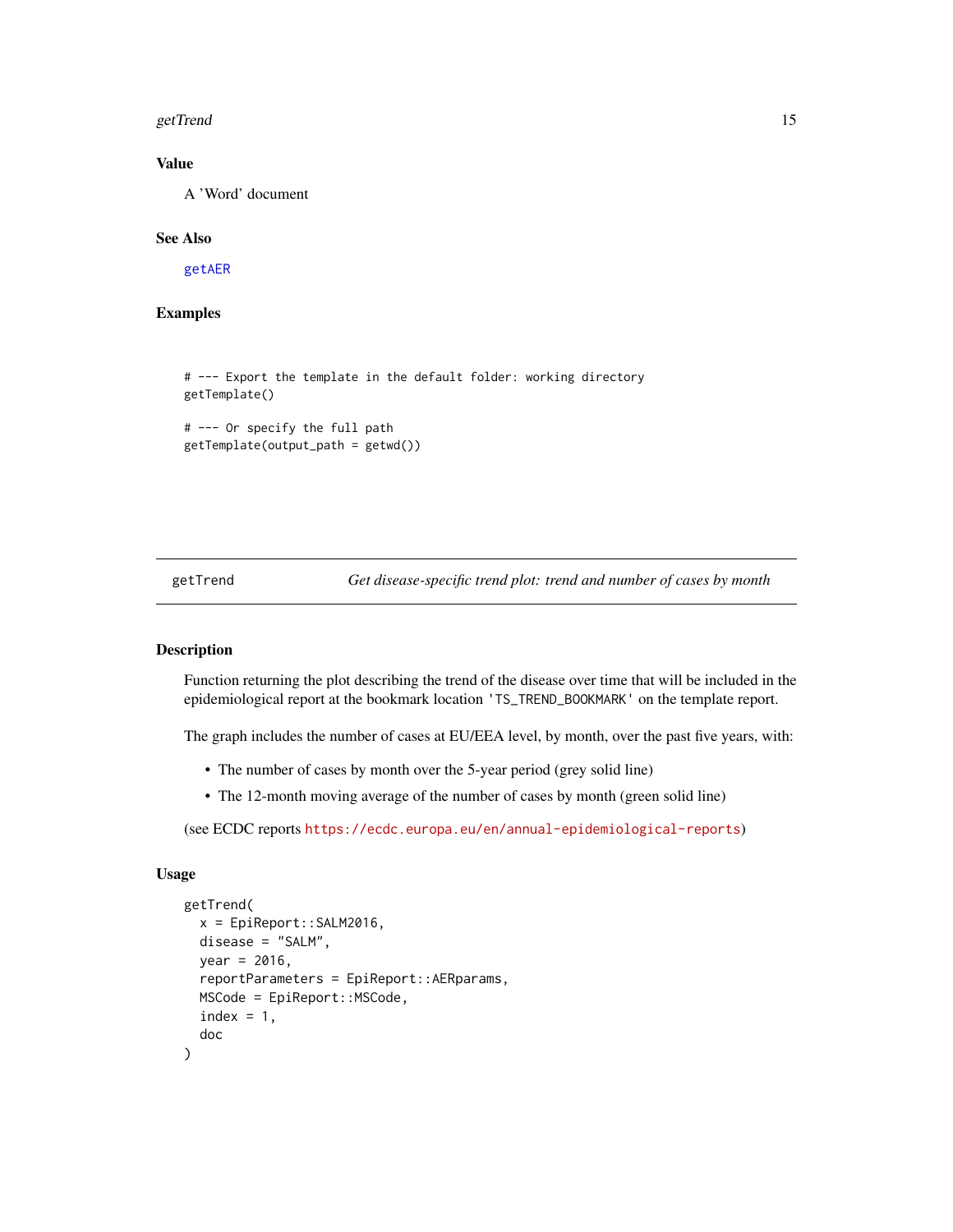## <span id="page-15-0"></span>Arguments

| $\boldsymbol{\mathsf{x}}$ | data frame, raw disease-specific dataset (see specification of the dataset in the<br>package vignette with browseVignettes(package = "EpiReport")) (default<br>SALM2016)                                                     |  |
|---------------------------|------------------------------------------------------------------------------------------------------------------------------------------------------------------------------------------------------------------------------|--|
| disease                   | character string, disease code (default "SALM"). Please make sure the disease<br>code is included in the disease-specific dataset x in the HealthTopicCode vari-<br>able.                                                    |  |
| year                      | numeric, year to produce the graph for (default 2016). Please make sure the year<br>is included in the disease-specific dataset x in the TimeCode variable.                                                                  |  |
| reportParameters          |                                                                                                                                                                                                                              |  |
|                           | dataframe, dataset including the required parameters for the graph and report<br>production (default AERparams) (see specification of the dataset in the package<br>vignette with browseVignettes(package = $"EpiReport")$ ) |  |
| MSCode                    | data frame, correspondence table of GeoCode names and codes (default MSCode)<br>(see specification of the dataset in the package vignette with browse Vignettes (package<br>$=$ "EpiReport"))                                |  |
| index                     | integer, figure number                                                                                                                                                                                                       |  |
| doc                       | 'Word' document (see officer package) in which to add the graph at the book-<br>mark location. If doc is missing, getTrend returns the ggplot2 object.                                                                       |  |

## Value

'Word' doc or a ggplot2 preview

## See Also

Global function for the full epidemilogical report: [getAER](#page-5-1) Required Packages: [ggplot2](#page-0-0) [officer](#page-0-0) Internal functions: [plotTS12MAvg](#page-22-1) Default datasets: [AERparams](#page-1-1) [MSCode](#page-17-1)

## Examples

```
# --- Plot using the default dataset
getTrend()
```
# --- Plot using external dataset # --- Please see examples in the vignette browseVignettes(package = "EpiReport")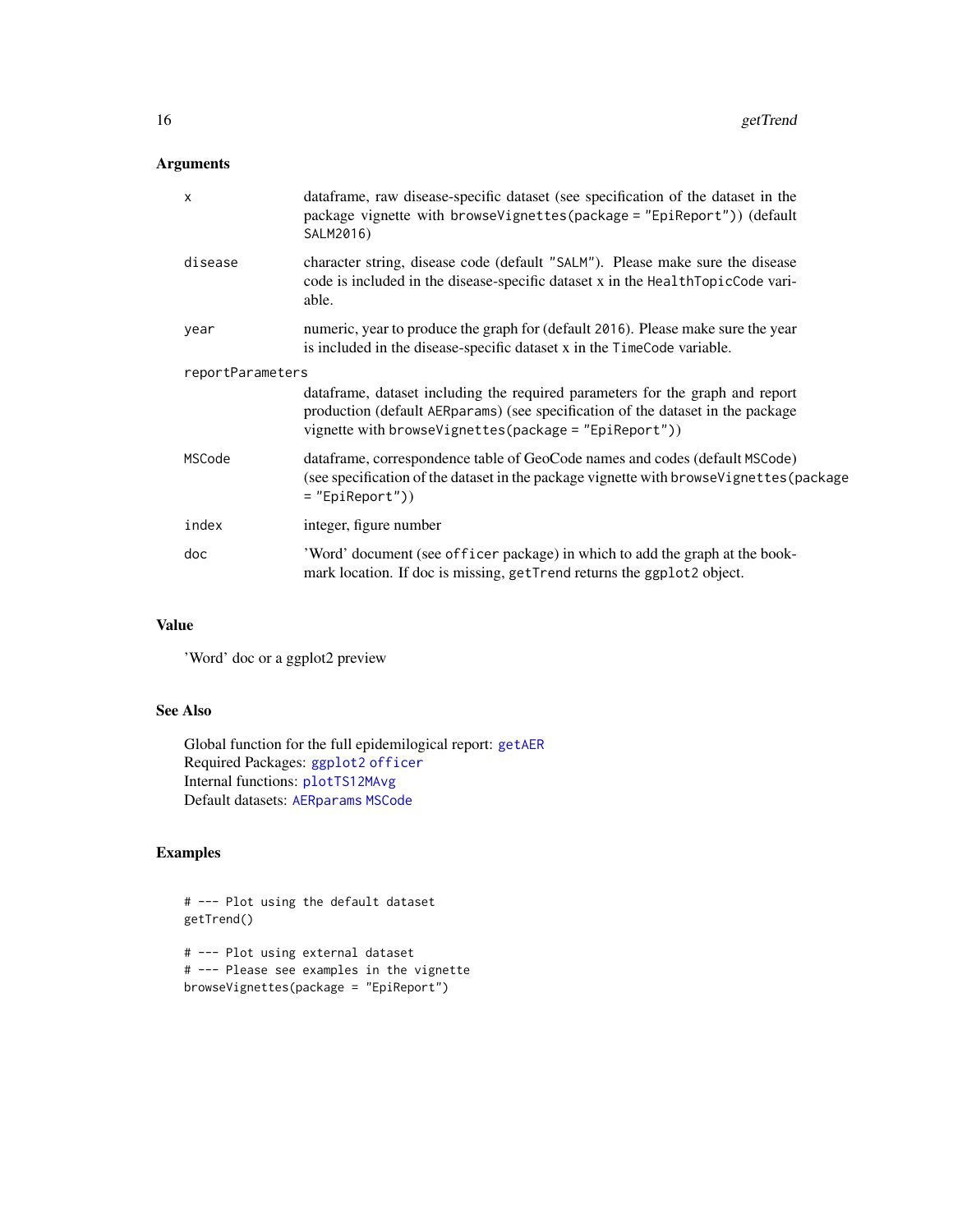<span id="page-16-1"></span><span id="page-16-0"></span>

Function including the disease-specific PNG map in the 'Word' document at the specific bookmark location.

## Usage

```
includeMap(
  disease,
  year,
  reportParameters,
  index,
  pathPNG,
  doc,
  pop,
  namePNGsuffix,
  unit,
  mapBookmark,
  captionBookmark
\mathcal{L}
```
## Arguments

| disease          | character string, disease code (default "SALM").                                                                                                                                                                             |
|------------------|------------------------------------------------------------------------------------------------------------------------------------------------------------------------------------------------------------------------------|
| year             | numeric, year to produce the graph for (default 2016).                                                                                                                                                                       |
| reportParameters |                                                                                                                                                                                                                              |
|                  | dataframe, dataset including the required parameters for the graph and report<br>production (default AERparams) (see specification of the dataset in the package<br>vignette with browseVignettes(package = $"EpiReport")$ ) |
| index            | integer, figure number                                                                                                                                                                                                       |
| pathPNG          | character string, full path to the folder containing the maps in PNG (default<br>'maps' folder included in the package system.file("maps", package = "EpiReport"))                                                           |
| doc              | 'Word' document (see 'officer' package) in which to add the maps at the<br>bookmark location                                                                                                                                 |
| pop              | character string, label of the type of population to use in the caption (e.g. confirmed)                                                                                                                                     |
| namePNGsuffix    | character string, suffix of the PNG file name of the map (i.e. "COUNT", "RATE"<br>or "AGESTANDARDISED".)                                                                                                                     |
| unit             | character string, label of the unit used in the caption (e.g. "per 100 000 population")                                                                                                                                      |
| mapBookmark      | character string, label of the bookmark where to add the map in the 'Word'<br>document                                                                                                                                       |
| captionBookmark  |                                                                                                                                                                                                                              |
|                  | character string, label of the bookmark where to add the caption in the 'Word'<br>document                                                                                                                                   |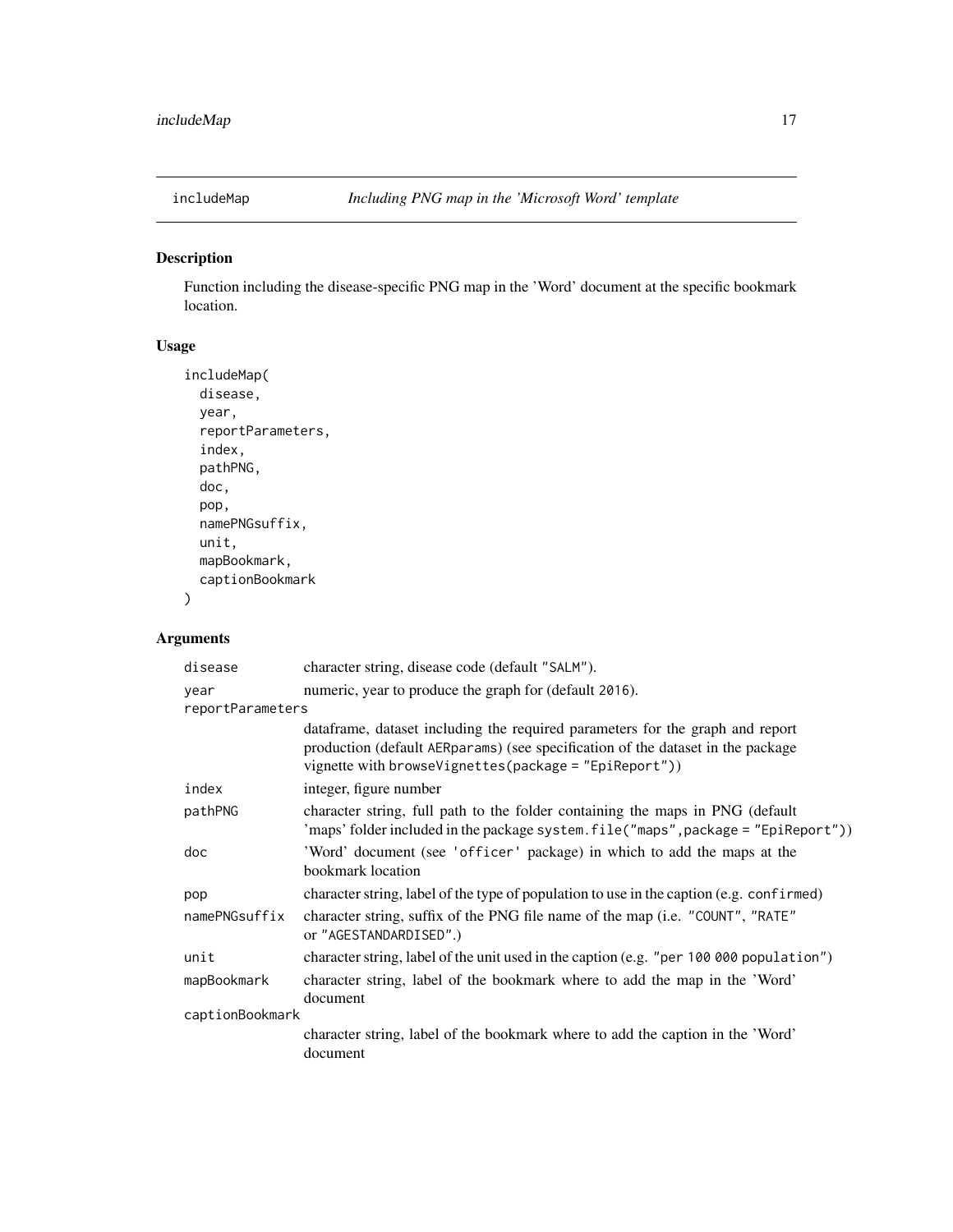## <span id="page-17-0"></span>Value

'Word' doc

## See Also

Global function: [getMap](#page-9-1)

<span id="page-17-1"></span>

| MSCode | Dataset correspondence table between country names and country |
|--------|----------------------------------------------------------------|
|        | code                                                           |

## Description

Dataframe providing the correspondence table of the geographical code GeoCode used in the disease dataset, and the geographical label Country to use throughout the report. Additional information on the EU/EEA affiliation is also available in column EUEEA.

#### Usage

MSCode

## Format

A data frame with 32 rows and 3 variables:

Country Full name of the country / Member State e.g. Austria, Belgium, etc.

GeoCode Associated code (see GeoCode variable on the SALM2016 internal dataset) e.g. AT, BE, BG, etc.

EUEEA For each Member State, variable specifying in the country is part of the EU or EEA.

#### See Also

[SALM2016](#page-23-1)

orderQuasinum *Order 'quasinumerical' categorical vectors (increasing order)*

## Description

A function to order 'quasinumerical' (i.e. categorical with values such as "15-30" or "<18") integer vectors into increasing order. Currently handles away the following non-numerical characters "-",  $">'', "<", ">=", "<=", "<=", "+".$ 

#### Usage

orderQuasinum(x)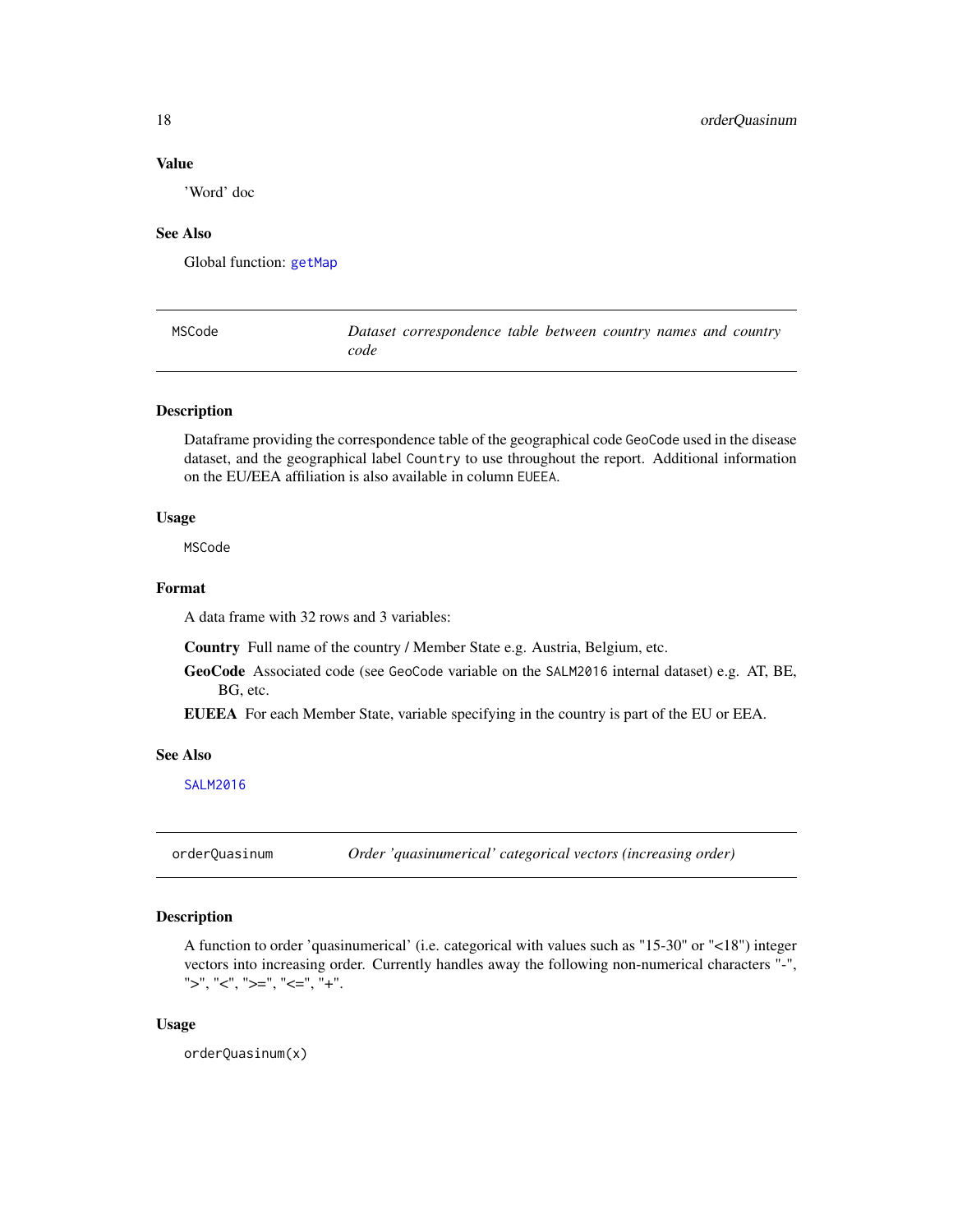#### <span id="page-18-0"></span>plotAge the contract of the contract of the contract of the contract of the contract of the contract of the contract of the contract of the contract of the contract of the contract of the contract of the contract of the co

#### Arguments

x character vector with 'quasinumerical' values

### Author(s)

Tommi Karki

## See Also

Used in [getAgeGender](#page-7-1) and [plotAgeGender](#page-19-1) / [plotAge](#page-18-1)

## Examples

```
age1 <- c("<1", "1-15", "16-25", ">65", "26-65")
age2 <- c("0-4", "5-10", ">65", "25-64", "11-25")
age3 <- c("5-10", ">65", "25-64", "11-25", "<=4")
age4 \leftarrow c(">=65", "<18", "18-64")age5 <- c("5-10", "+65", "25-64", "11-25", "0-4")
age1
orderQuasinum(age1)
age2
orderQuasinum(age2)
age3
orderQuasinum(age3)
age4
orderQuasinum(age4)
age5
orderQuasinum(age5)
```
<span id="page-18-1"></span>plotAge *Age bar graph*

#### Description

This function draws a bar graph by age group (or possibly other grouping). The bar graph presents the distribution of cases at EU/EEA level using the rate per 100 000 cases by age.

Expects aggregated data.

#### Usage

```
plotAge(
  data,
  xvar = "XLabel",
  yvar = "YValue",
  fill_color1 = "#65B32E",
  ytitle = "Rate"
\mathcal{E}
```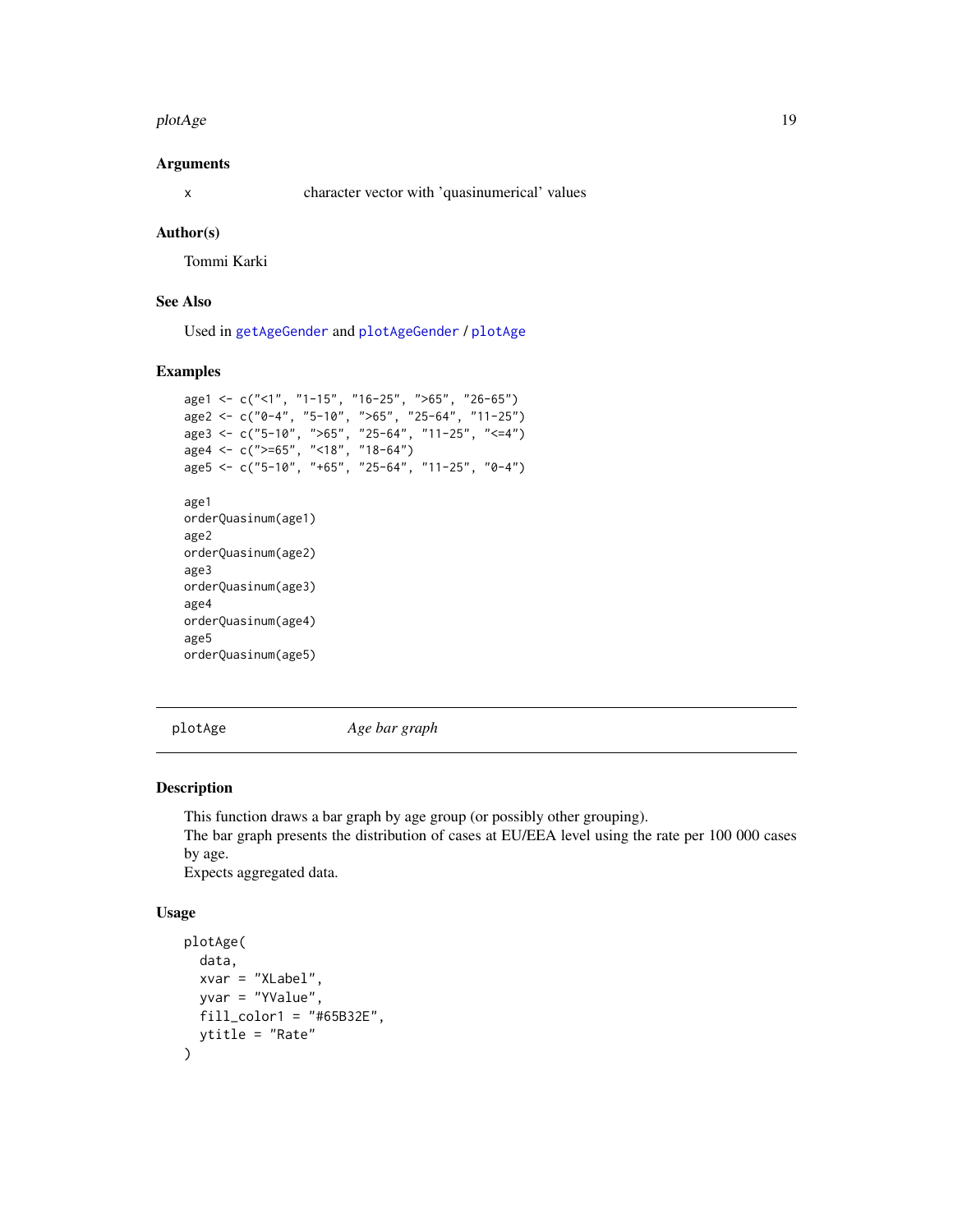## <span id="page-19-0"></span>Arguments

| data        | data frame containing the variables to plot                                                    |
|-------------|------------------------------------------------------------------------------------------------|
| xvar        | character string, name of the variable to plot on the x-axis in quotes (default<br>"XLabel")   |
| yvar        | character string, name of the variable to plot on the y-axis in quotes (default<br>"YValue")   |
| fill_color1 | character string, hexadecimal colour to use in the graph; (default to ECDC green<br>"#65B32E") |
| ytitle      | character string, y-axis title; (default "Rate").                                              |

## See Also

Global function: [getAgeGender](#page-7-1) Required Packages: [ggplot2](#page-0-0)

#### Examples

```
# --- Create dummy data
mydat <- data.frame(AgeGroup = c("0-25", "26-65", "65+"),
                   NumberOfCases = c(54,32,41))
# --- Plot the dummy data
plotAge(mydat,
       xvar = "AgeGroup",
       yvar = "NumberOfCases",
       ytitle = "Number of cases")
```
<span id="page-19-1"></span>plotAgeGender *Age and Gender bar graph*

### Description

This function draws a bar graph of the distribution of cases by age group and gender (or possibly other grouping).

The bar graph presents the distribution of cases at EU/EEA level using either:

- AG-COUNT: The number of cases by age and gender
- AG-RATE: The rate per 100 000 cases by age and gender
- AG-PROP: The proportion of cases by age and gender

Expects aggregated data.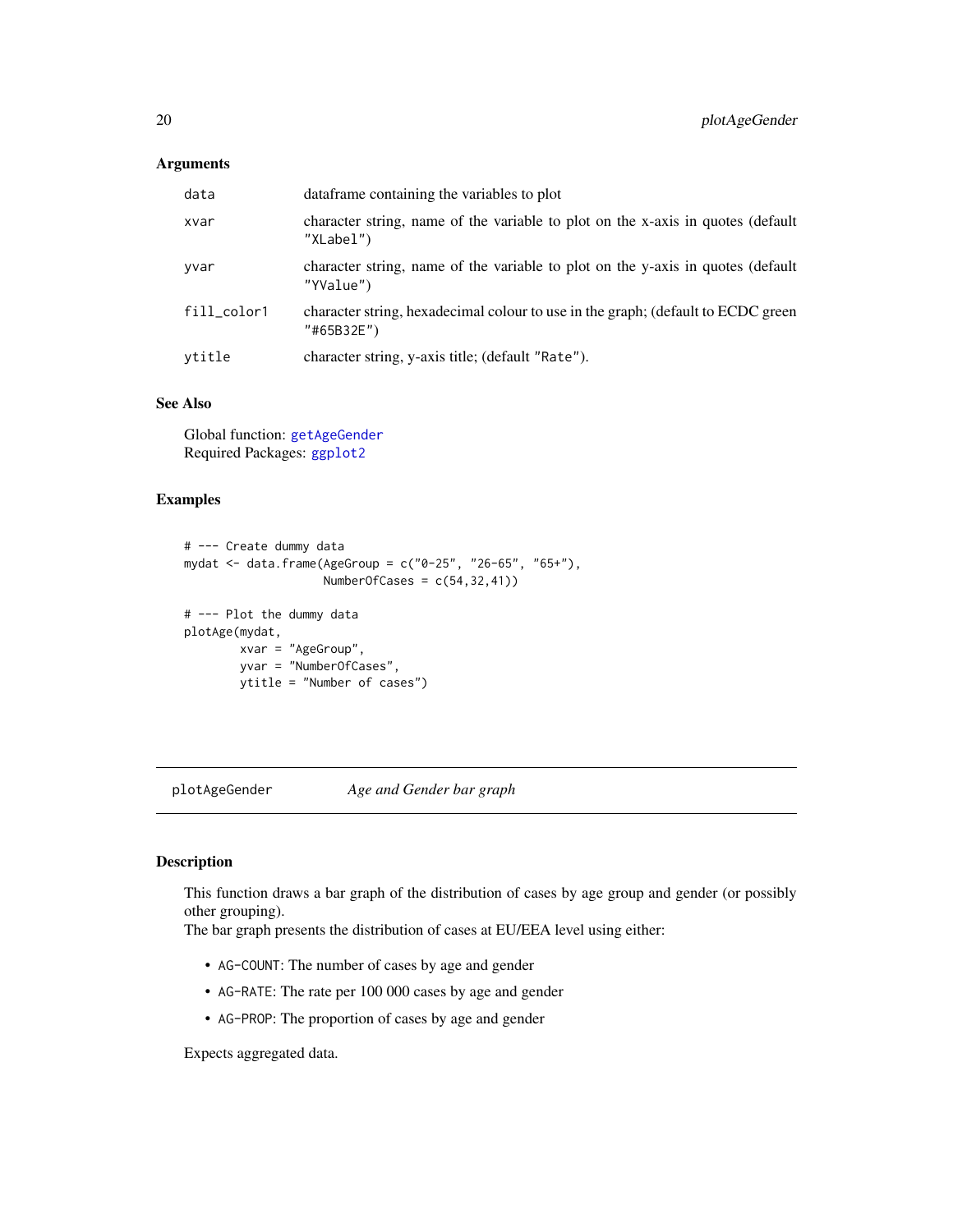## <span id="page-20-0"></span>plotAgeGender 21

## Usage

```
plotAgeGender(
  data,
 xvar = "XLabel",
 yvar = "ZValue",
 group = "YLabel",
 fill_color1 = "#65B32E",
 fill_color2 = "#7CBDC4",
 ytitle = "Rate"
\mathcal{L}
```
## Arguments

| data        | data frame containing the variables to plot                                                               |
|-------------|-----------------------------------------------------------------------------------------------------------|
| xvar        | character string, name of the variable to plot on the x-axis in quotes (default<br>"XLabel")              |
| yvar        | character string, name of the variable to plot on the y-axis in quotes (default<br>"ZValue")              |
| group       | character string, name of the grouping variable in quotes, e.g. gender. (default<br>"YLabel")             |
| fill_color1 | character string, hexadecimal colour to use in the graph for bar 1; (default to<br>ECDC green $"#65B32E"$ |
| fill_color2 | character string, hexadecimal colour to use in the graph for bar 2; (default to<br>ECDC blue "#7CBDC4")   |
| vtitle      | character string, y-axis title; (default "Rate").                                                         |

## See Also

Global function: [getAgeGender](#page-7-1) Required Packages: [ggplot2](#page-0-0)

## Examples

```
# --- Create dummy data
mydat <- data.frame(Gender=c("F", "F", "M", "M"),
AgeGroup = c("0-65", "65+", "0-65", "65+"),
NumberOfCases = c(54,43,32,41))
```

```
# --- Plot the dummy data
plotAgeGender(mydat,
             xvar = "AgeGroup",
             yvar = "NumberOfCases",
             group = "Gender",
             ytitle = "Number of cases")
```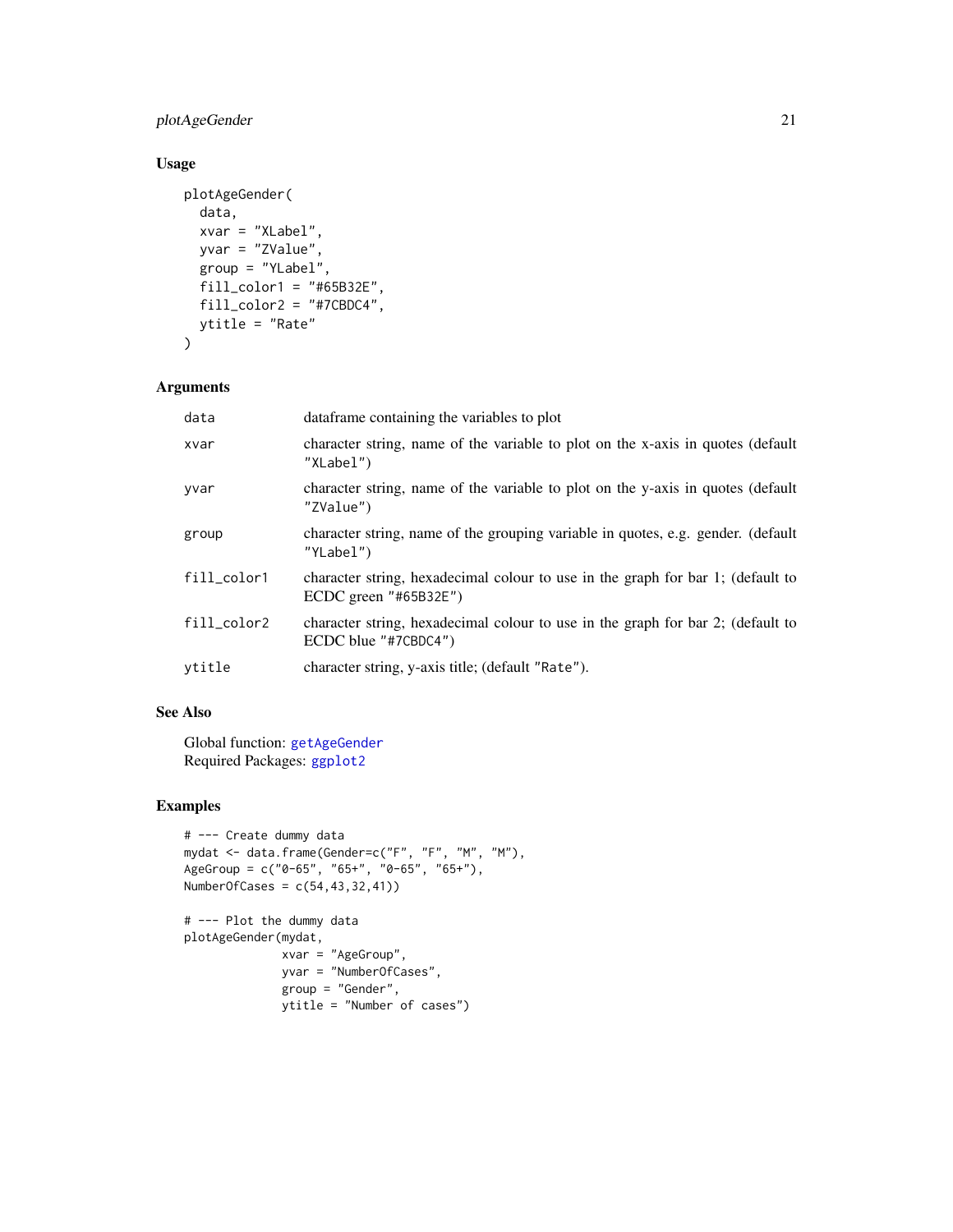<span id="page-21-1"></span><span id="page-21-0"></span>This function draws a line graph describing the seasonality of the selected disease over the past 5 years.

The graph includes the distribution of cases, by month, over the past five years, with:

- yvar: The number of cases by month in the reference year (green solid line)
- mean4years: The mean number of cases by month in the four previous years (grey dashed line)
- min4years: The minimum number of cases by month in the four previous years (grey area)
- max4years: The maximum number of cases by month in the four previous years (grey area)

Expects aggregated data and pre-calculated min, max and mean figures.

#### Usage

```
plotSeasonality(
  data,
  xvar = "TimeCode",
 yvar = "N",min4years = "Min4Years",
  max4years = "Max4Years",
 mean4years = "Mean4Years",
  year = 2016
\mathcal{L}
```
#### Arguments

| data       | data frame containing the variables to plot                                                                                                                 |
|------------|-------------------------------------------------------------------------------------------------------------------------------------------------------------|
| xvar       | character string, name of the time variable on the x-axis in quotes (default<br>"TimeCode")                                                                 |
| yvar       | character string, name of the variable to plot on the y-axis in quotes (default<br>"N"), number of cases by month in the reference year (green solid line)  |
| min4years  | character string, name of the variable to plot in quotes including the minimum<br>number of cases by month over the past 4 years (default "Min4Years")      |
| max4years  | character string, name of the variable to plot in quotes including the maximum<br>number of cases by month over the past 4 years (default "Max4Years")      |
| mean4years | character string, name of the variable to plot in quotes including the mean of the<br>number of cases by month over the past 4 years (default "Mean4Years") |
| year       | numeric, year to produce the graph for (default 2016).                                                                                                      |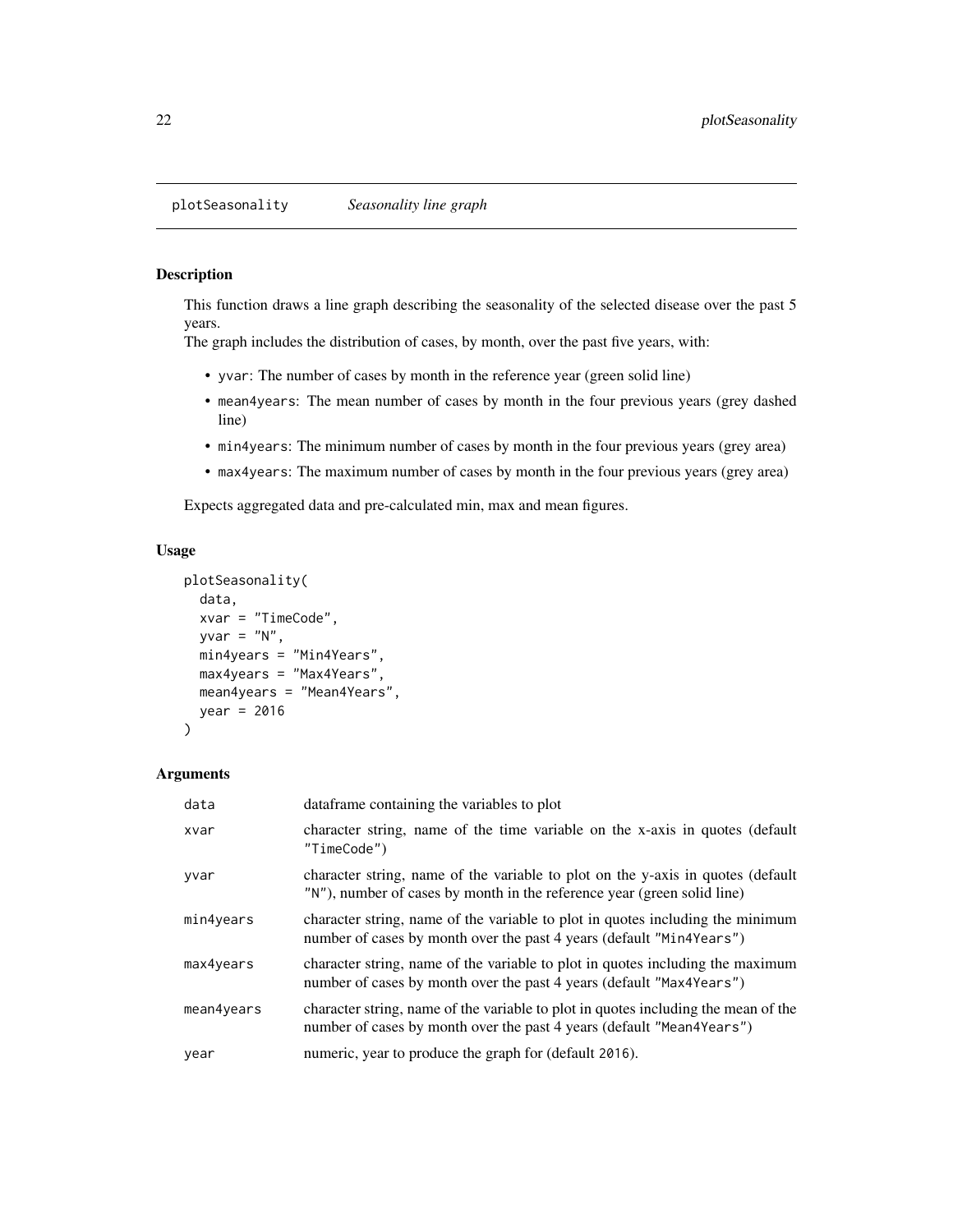## <span id="page-22-0"></span>plotTS12MAvg 23

## See Also

Global function: [getSeason](#page-10-1) Required Packages: [ggplot2](#page-0-0)

#### <span id="page-22-1"></span>plotTS12MAvg *Time series with 12-month moving average*

## Description

This function draws a line graph describing the trend of the selected disease over the past 5 years. The graph includes the trend and number of cases at EU/EEA level, by month, over the past five years, with:

- yvar: The number of cases by month over the 5-year period (grey solid line)
- movAverage: The 12-month moving average of the number of cases by month (green solid line)

Expects aggregated data and pre-calculated 12-month moving average.

#### Usage

```
plotTS12MAvg(data, xvar = "TimeCode", yvar = "N", movAverage = "MAV")
```
#### Arguments

| data       | data frame containing the variables to plot                                                                                                                |
|------------|------------------------------------------------------------------------------------------------------------------------------------------------------------|
| xvar       | character string, name of the time variable to plot on the x-axis in quotes (default<br>"TimeCode")                                                        |
| yvar       | character string, name of the variable to plot on the y-axis in quotes (default<br>"N"), number of cases by month over the 5-year period (grey solid line) |
| movAverage | character string, name of the variable to plot in quotes including the moving<br>average per each time unit (default "MAV")                                |

## See Also

Global function: [getTrend](#page-14-1) Required Packages: [ggplot2](#page-0-0)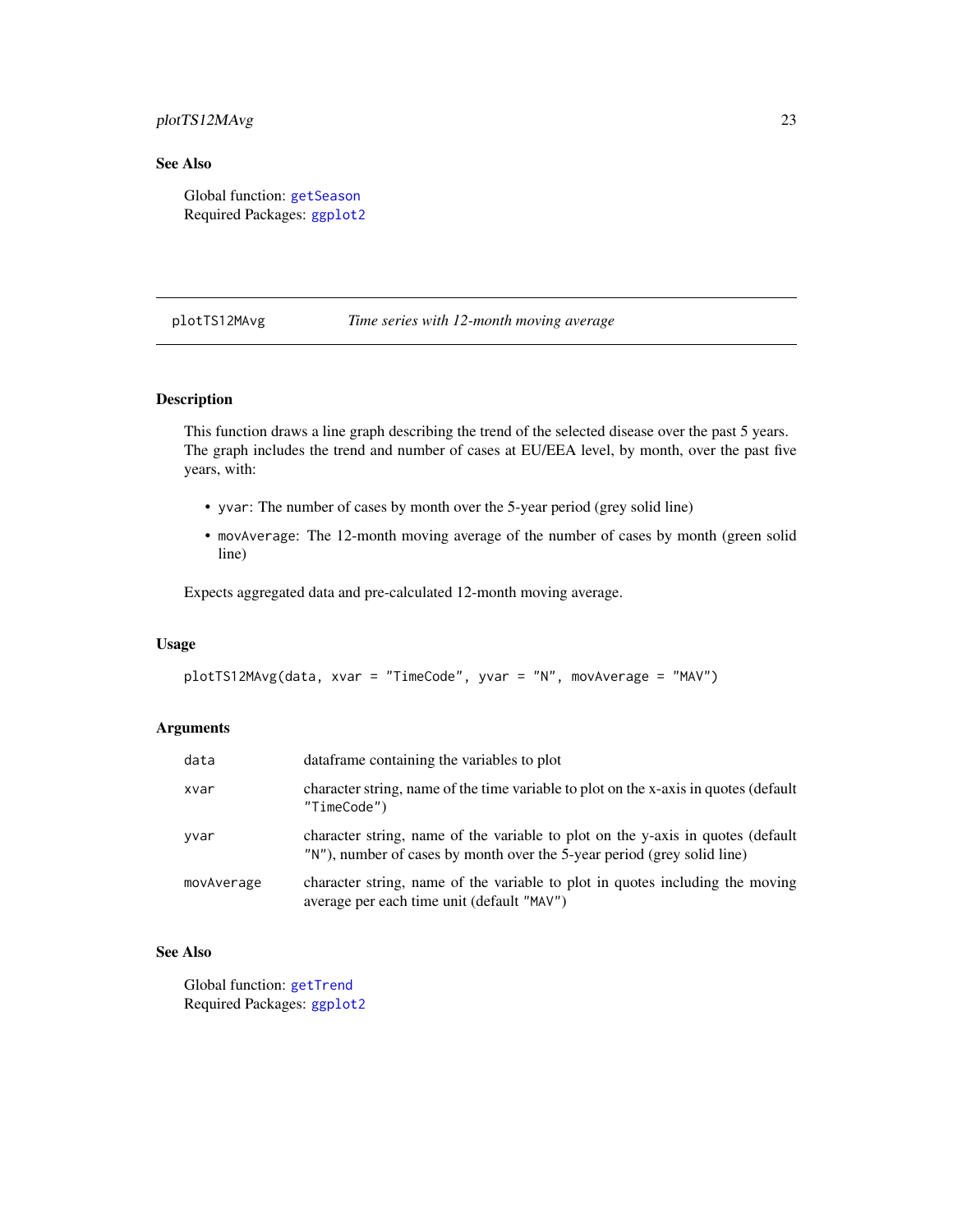<span id="page-23-2"></span><span id="page-23-0"></span>

Function previewing the disease-specific PNG map

## Usage

previewMap(disease, year, reportParameters, pathPNG, namePNGsuffix)

## Arguments

| disease          | character string, disease code (default "SALM").                                                                                                                                                                           |  |
|------------------|----------------------------------------------------------------------------------------------------------------------------------------------------------------------------------------------------------------------------|--|
| year             | numeric, year to produce the graph for (default 2016).                                                                                                                                                                     |  |
| reportParameters |                                                                                                                                                                                                                            |  |
|                  | data frame, dataset including the required parameters for the graph and report<br>production (default AERparams) (see specification of the dataset in the package<br>vignette with browseVignettes(package = "EpiReport")) |  |
| pathPNG          | character string, full path to the folder containing the maps in PNG (default<br>'maps' folder included in the package system.file("maps", package = "EpiReport"))                                                         |  |
| namePNGsuffix    | character string, suffix of the PNG file name of the map (i.e. "COUNT", "RATE"<br>or "AGESTANDARDISED".)                                                                                                                   |  |

## Value

Preview

## See Also

Global function: [getMap](#page-9-1)

<span id="page-23-1"></span>SALM2016 *Dataset including Salmonellosis data for 2012-2016*

## Description

A dataset containing the data and indicators required to build the epidemiological report for Salmonellosis 2016 TESSy data (default dataset used throughout EpiReport)

#### Usage

SALM2016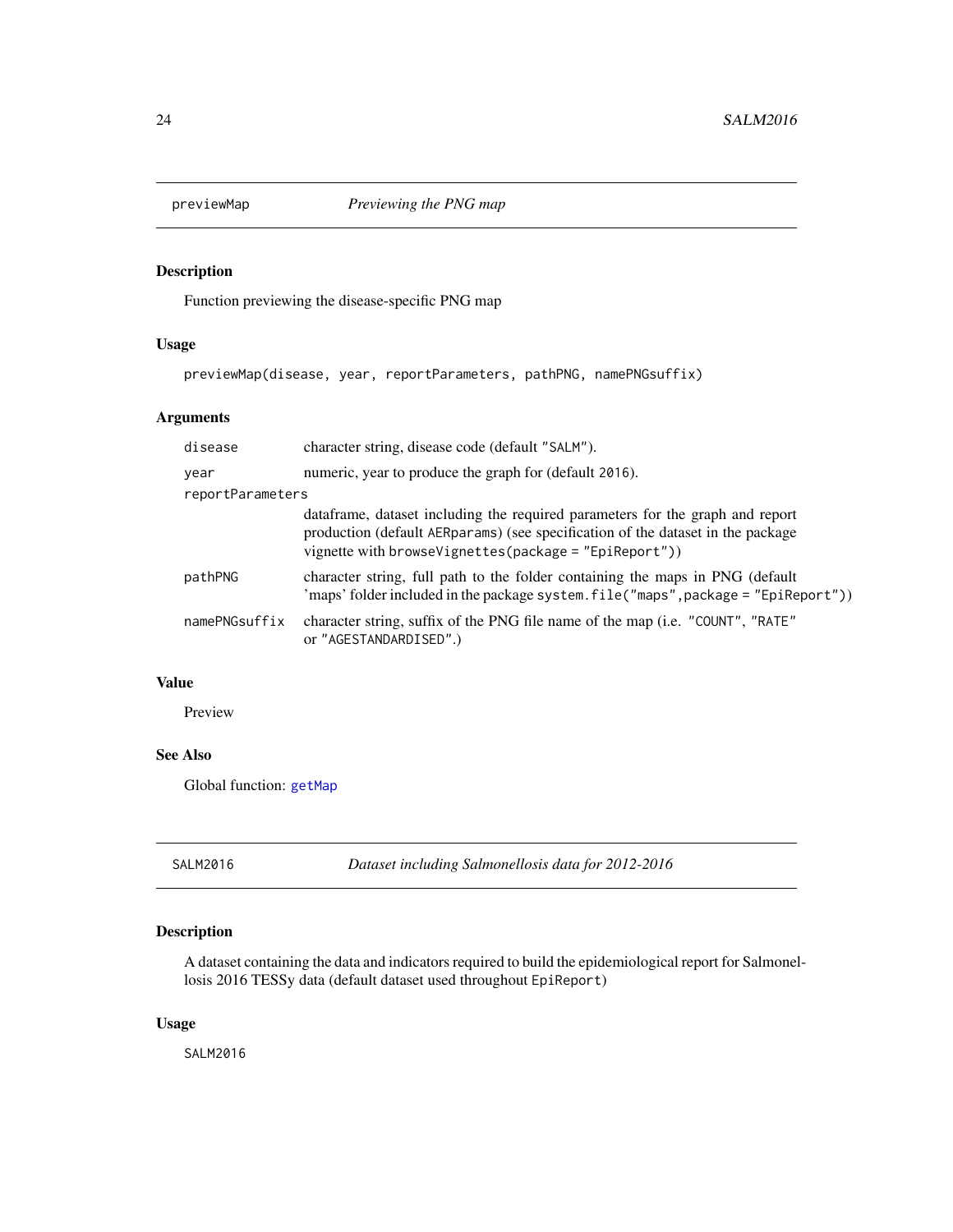#### <span id="page-24-0"></span> $SALM2016$  25

#### Format

A data frame with 60,775 rows and 18 variables:

HealthTopicCode Disease code e.g. ANTH, SALM, etc.

MeasureLabel optional) Label of the measure indicator

MeasurePopulation Population targeted by the measure indicator

MeasureCode Code of the measure indicator

MeasureId (optional) Measure indicator ID

MeasureType (optional) Type of measure indicator

TimeUnit Unit of the time variable i.e. Y for yearly data or M for monthly data

GeoLevel (optional) Geographical level e.g. 1, 2, etc

- TimeCode Time variable including dates in any formats available (according to the unit defined in TimeUnit) yearly data (e.g. 2001) or monthly data (e.g. 2001-01)
- GeoCode Geographical level in coded format including country names (e.g. AT for Austria, BE for Belgium, BG for Bulgaria, see also the EpiReport::MSCode table, correspondence table for Member State labels and codes)

XValue (optional) XValue

- **XLabel** The label associated with the x-axis in the epidemiological report (see getAgeGender() and plotAgeGender() bar graph for the age variable)
- YValue The value associated with the y-axis in the epidemiological report (see plotAge() bar graph for the variable age, or getTableByMS() for the number of cases, rate or age-standardised rate in the table by Member States by year)
- YLabel The label associated with the y-axis in the epidemiological report (see getAgeGender() and plotAgeGender() bar graph for the grouping variable gender)
- ZValue The value associated with the stratification of XLabel and YLabel in the age and gender bar graph (see getAgeGender() and plotAgeGender())
- N Number of cases (see getTrend() and getSeason() line graph)

NMissing (optional)

NLowerResolution (optional)

#### See Also

The correspondence table for Member State labels and codes [MSCode](#page-17-1) and the functions mentioned above: [getAgeGender](#page-7-1), [plotAgeGender](#page-19-1), [plotAge](#page-18-1), [getTableByMS](#page-12-1), [getTrend](#page-14-1) and [getSeason](#page-10-1).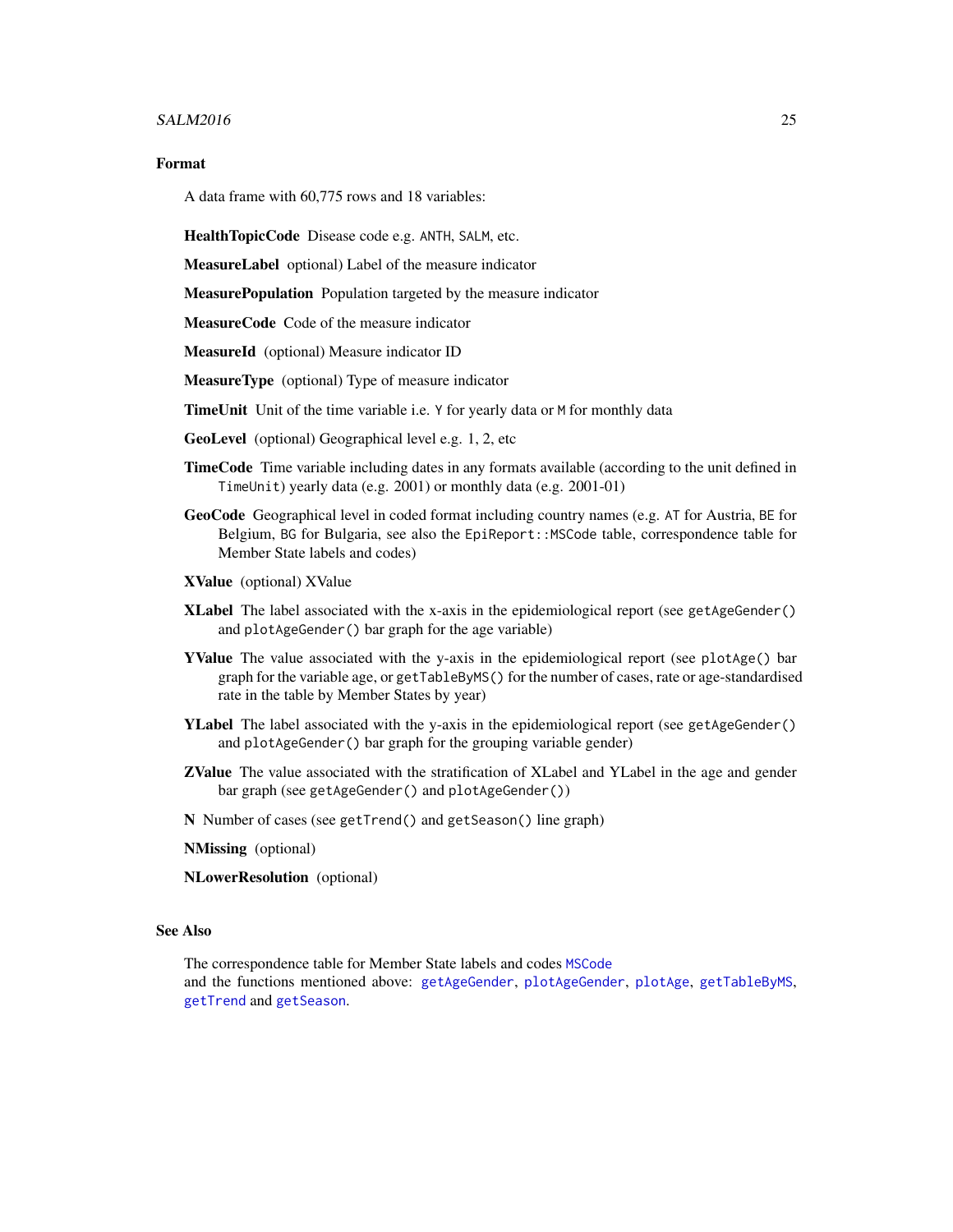<span id="page-25-1"></span><span id="page-25-0"></span>shapeECDCFlexTable *Shaping the final table (layout, title, color, font)*

## Description

Shaping the final table including titles, adding background color, specifying font name and size.

#### Usage

shapeECDCFlexTable(ft, headers, fsize, fname, maincolor)

## Arguments

| ft        | flextable (see 'flextable' package), table to shape into ECDC table layout                                                                                                                                                         |
|-----------|------------------------------------------------------------------------------------------------------------------------------------------------------------------------------------------------------------------------------------|
| headers   | dataframe including the multiple headers to add to the flextable object. Please<br>note that the column col_keys should contain the names of the flextable object<br>$(i.e. col_{key} = names(x))$ , accordingly to set_header_df. |
| fsize     | numeric, font to use (Default 7)                                                                                                                                                                                                   |
| fname     | character, font name (Default "Tahoma")                                                                                                                                                                                            |
| maincolor | character string, hexadecimal code for the header background color (Default<br>"#69AE23")                                                                                                                                          |

#### Value

flextable object (see flextable package)

## See Also

Global function: [getTableByMS](#page-12-1) Required package [flextable](#page-0-0)

toCapTitle *Capitalise first letter*

## Description

Capitalise the first letter of a character string in order to use it as title

## Usage

toCapTitle(str)

## Arguments

str character string to capitalise as a title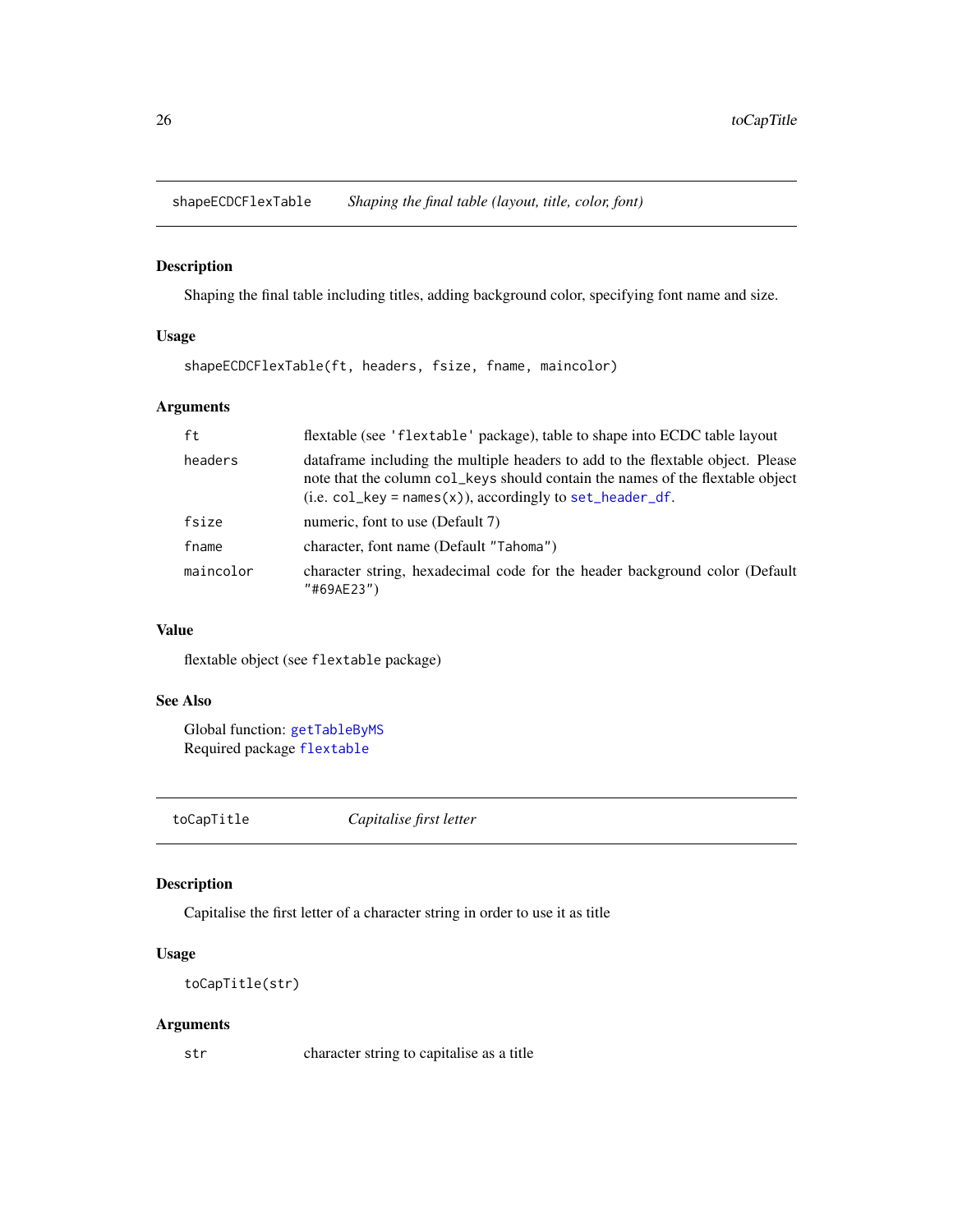## toCapTitle 27

## Value

character string

## Examples

my\_title <- "number of salmonellosis cases by age group" toCapTitle(my\_title)